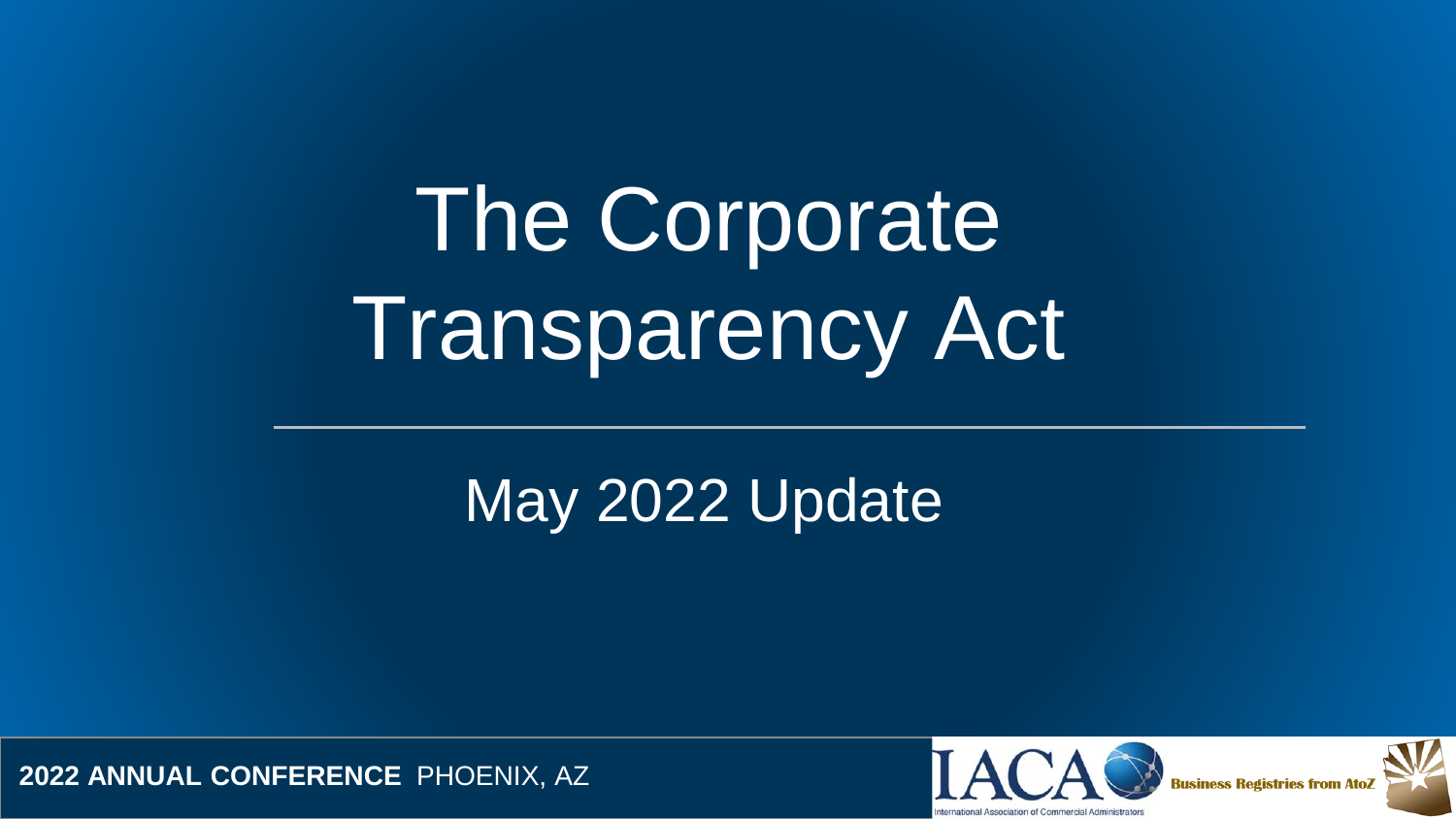

• Allison DeSantis, Office of the Ohio Secretary of State



• Pia Angelikis, Cogency Global Inc.



• Alan Stachura, CT Corporation





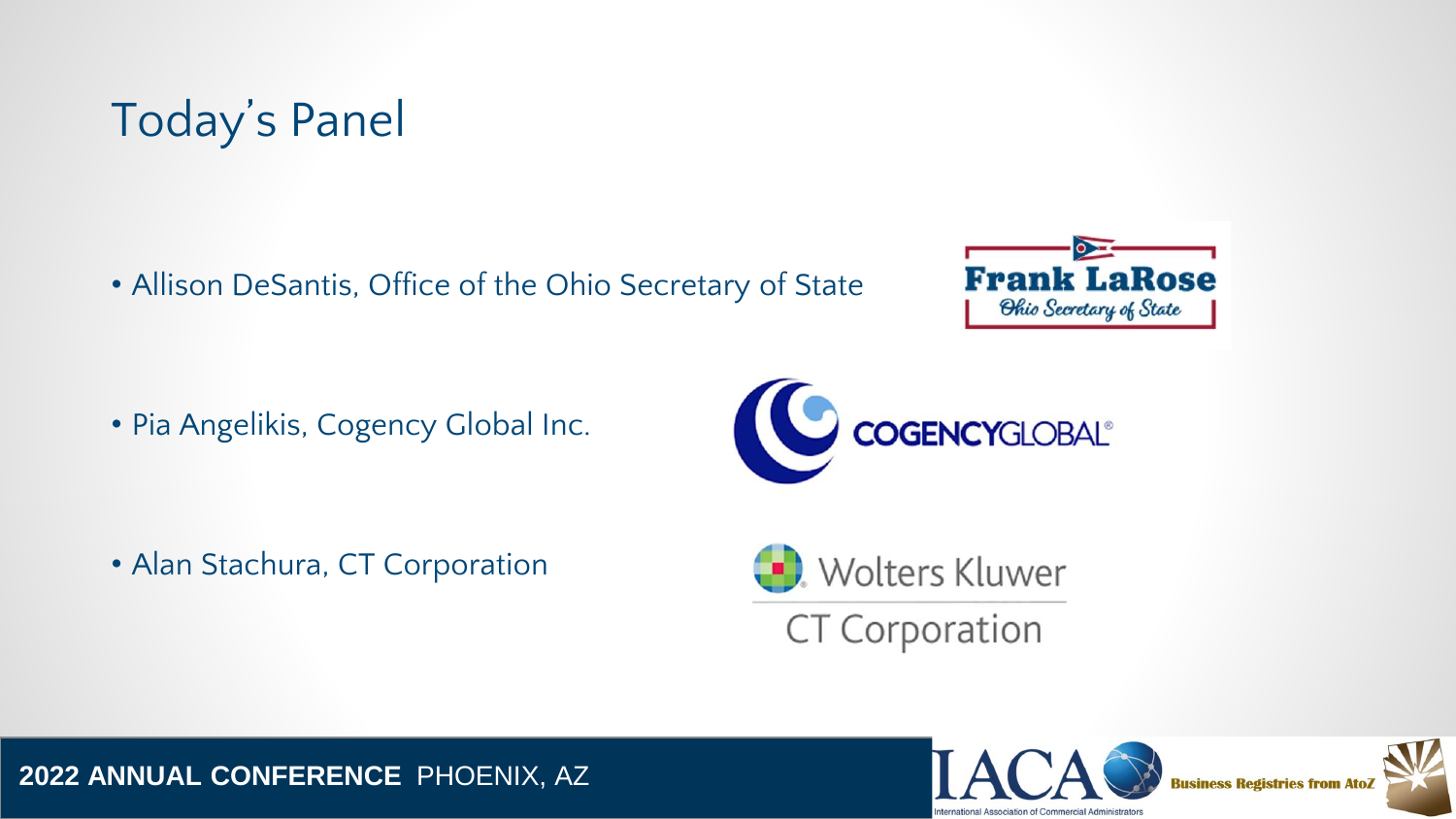### Agenda

- The Corporate Transparency Act (CTA)
	- Overview
	- FinCEN Proposed Rulemaking
	- Reporting Requirements
	- Exemptions from Reporting
	- Information Retention and Disclosure
	- Violations and Penalties
	- Timeline
- State Agency Duties and Considerations
	- How to Prepare for Implementation
- Registered Agent and System Vendor Duties and Considerations
- Open Discussion



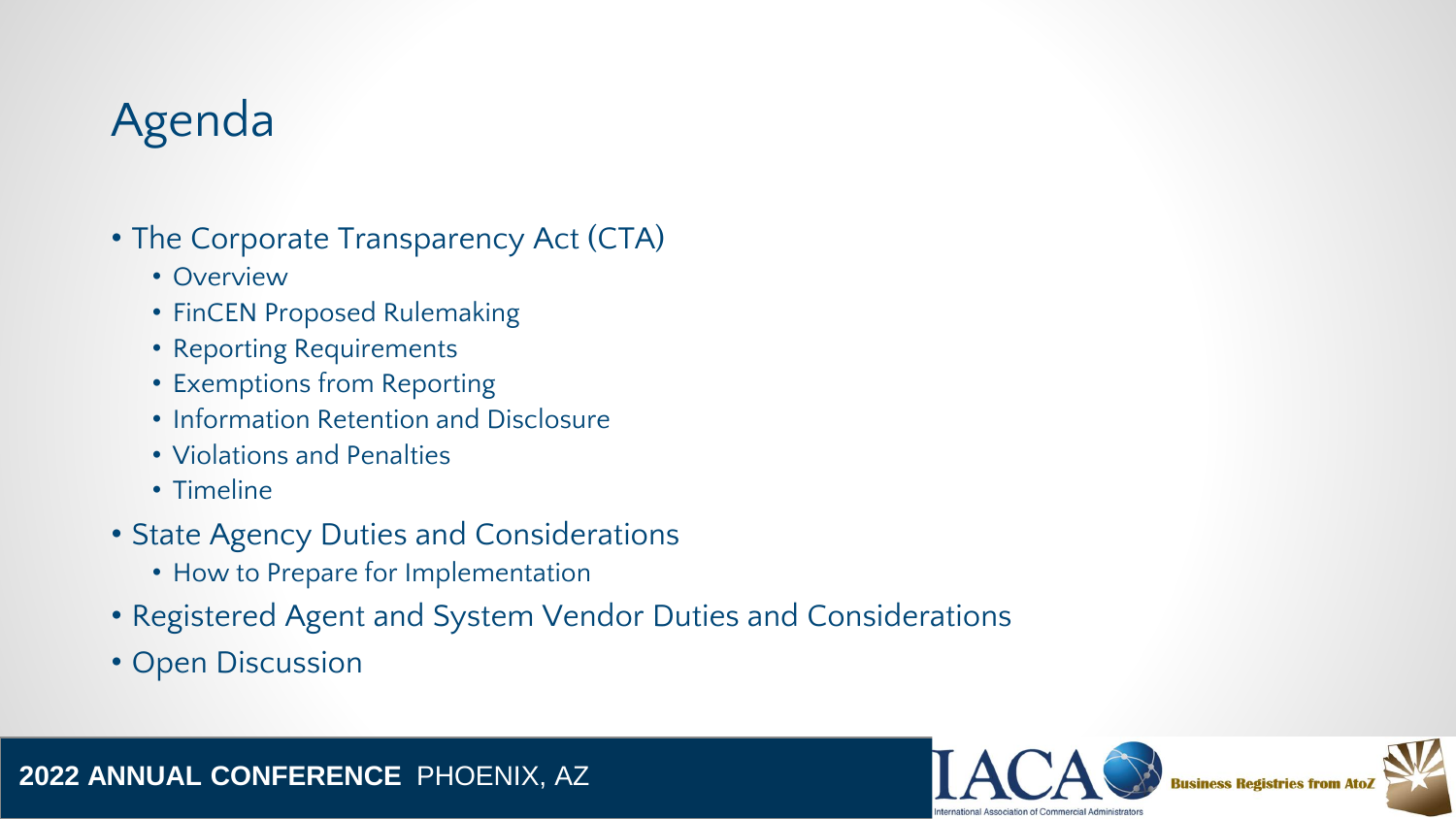# The Corporate Transparency Act (CTA)



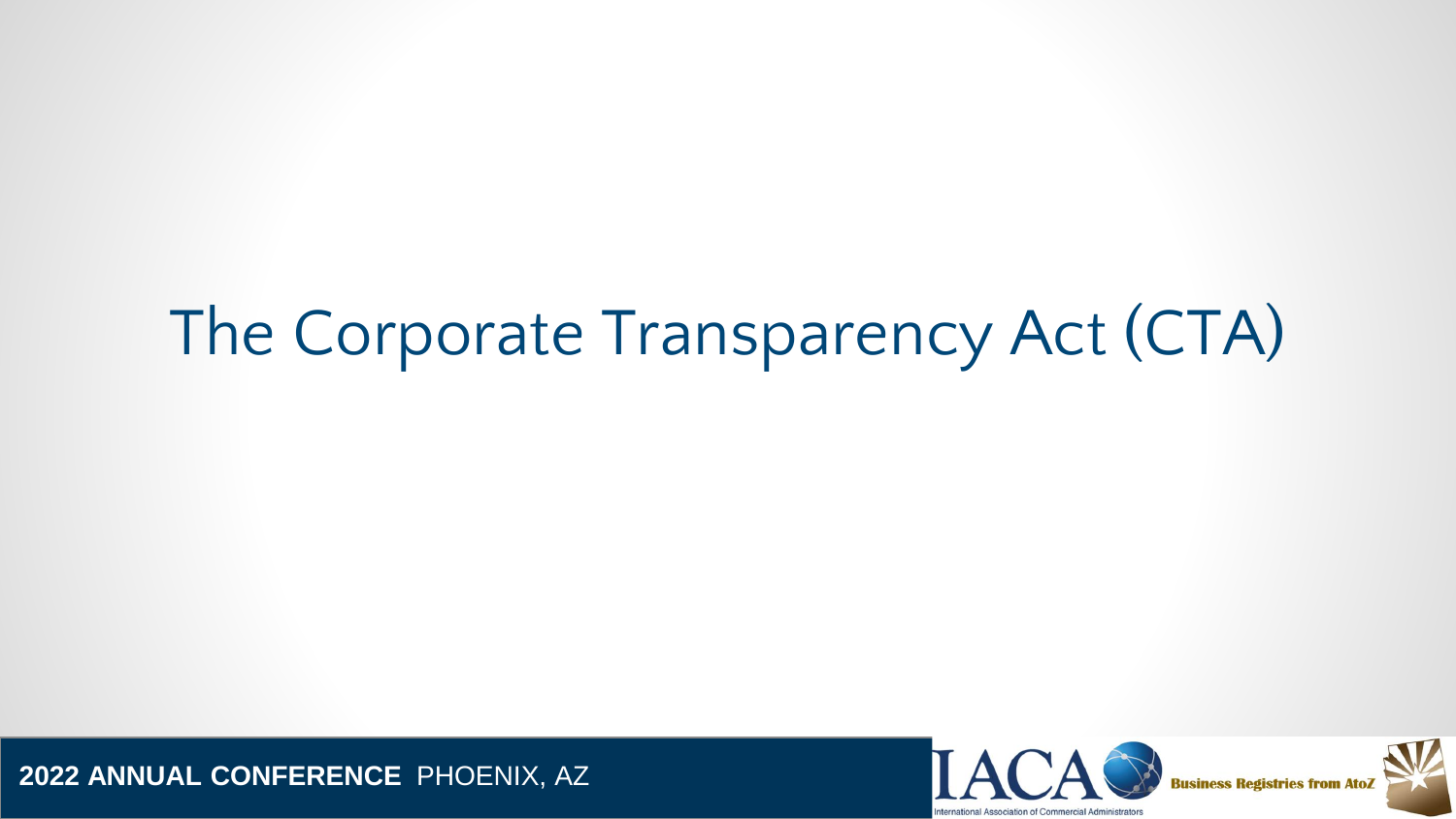#### **Overview**

- H.R. 6395, The National Defense Authorization Act FY 2021, enacted January 1st, 2021 (NDAA) Includes the **Corporation Trans parency Act (CTA)**
	- 13 years in the making
	- First Federal Beneficial Ownership disclosure requirement in the United States
	- Targets shell companies (many exemptions)
	- FinCEN regulations: issuance will trigger compliance deadlines



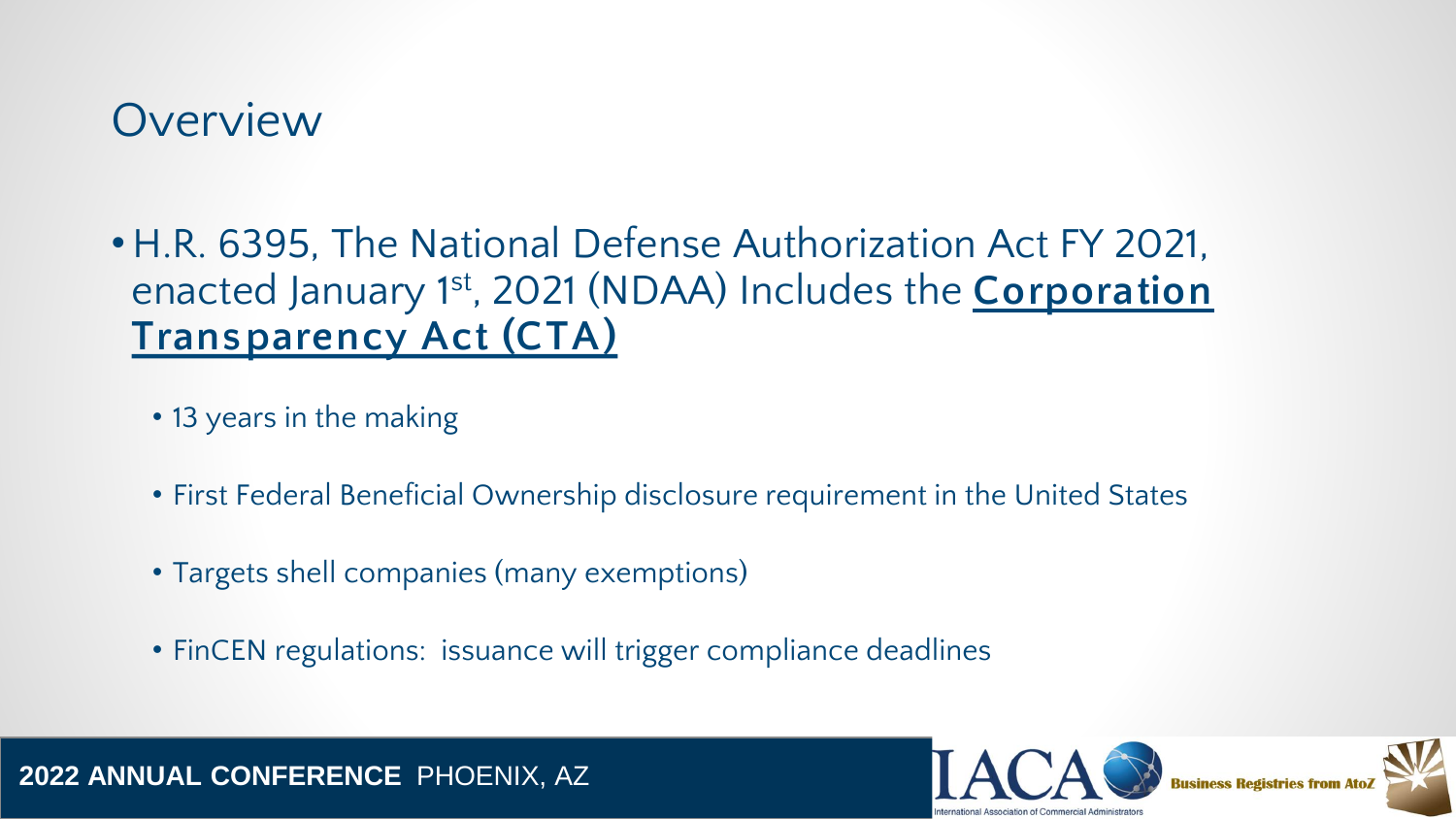#### FinCEN's Proposed Rules

- •Advanced Notice of Proposed Rulemaking
	- Spring 2021
	- Over 200 comments submitted, included those from trade associations, state government agencies, IACA, Law Firms, NPRRA, ABA Committees, AICPA, and more
	- Included requests for clarification of key terms:
		- "Applicant", "Substantial Control", and "Other Similar Entity" and comments on impact on small businesses

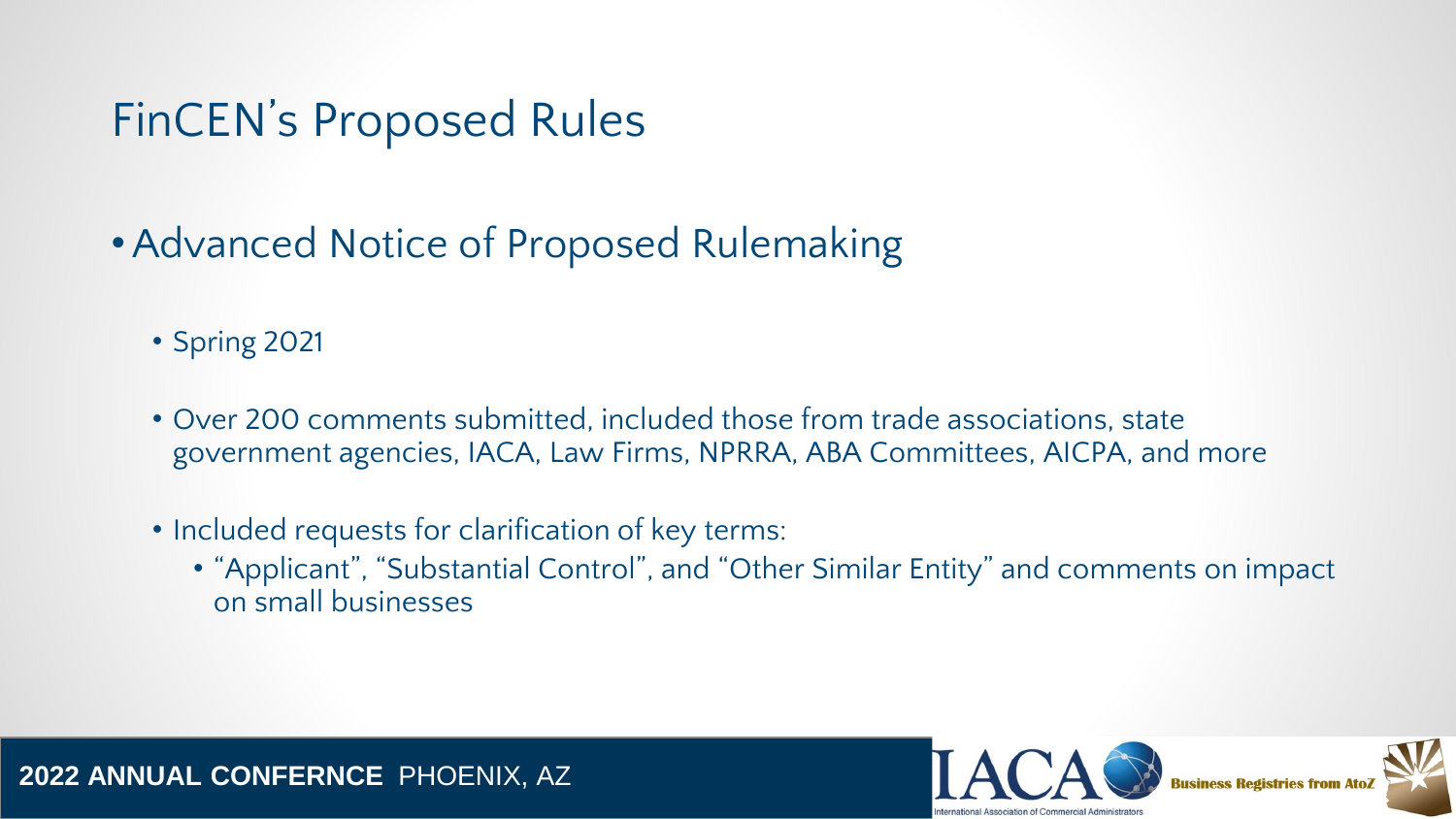### FinCEN's Proposed Rules

- Notice of Proposed Rulemaking
	- Issued 12/21/2021 with Public Commentary due 02/07/2022
	- First of Three sets of Proposed Rules:
		- (1) to implement the beneficial ownership information reporting requirements
		- (2) to implement the CTA's protocols for access to and disclosure of beneficial ownership information
		- (3) to revise the existing Customer Due Diligence Rule (BSA)
	- FinCEN Acting Director's 04/28/2022 Statement



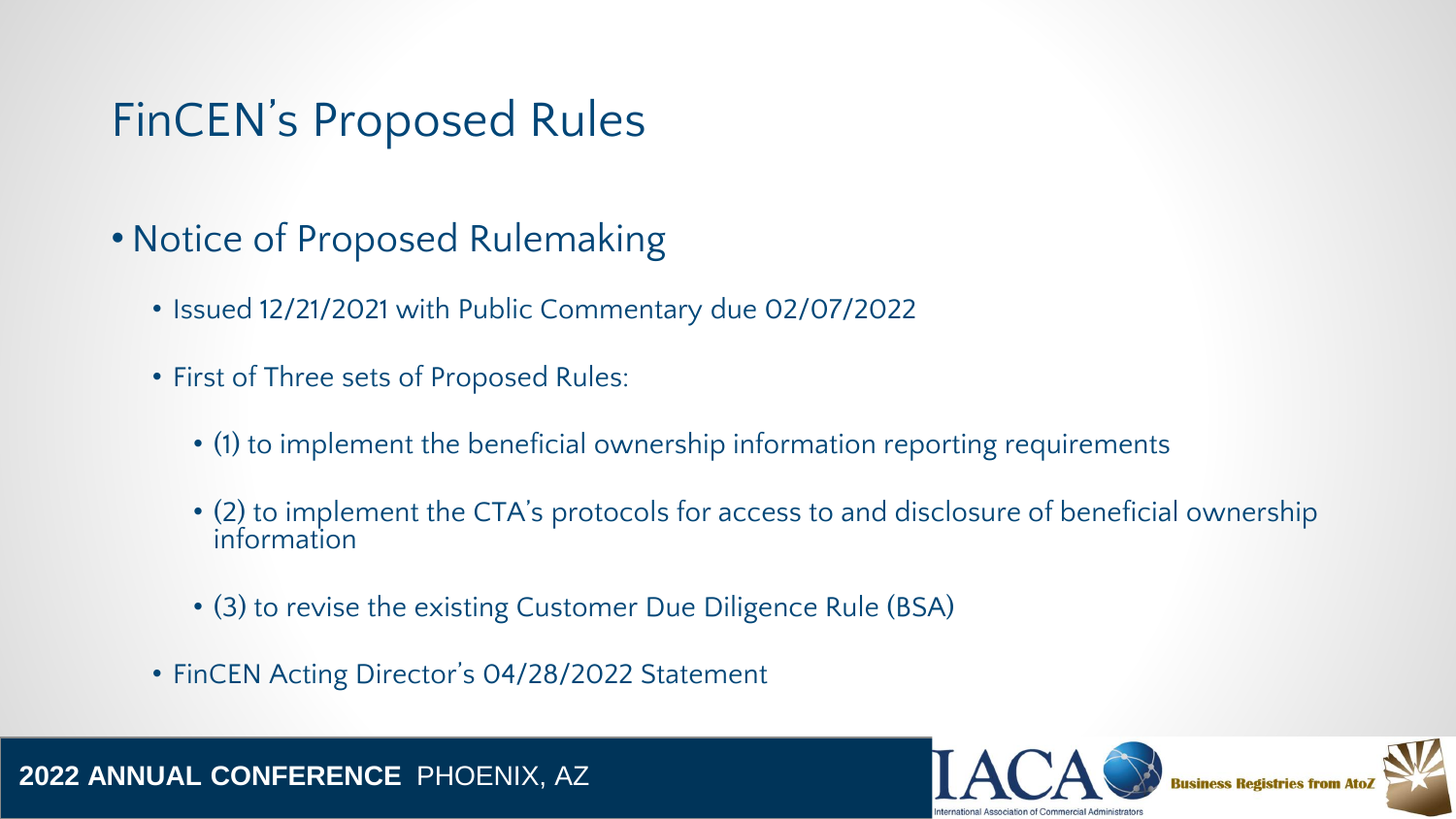### CTA Beneficial Ownership Reporting Requirements

- "Reporting Companies" must submit a report to FinCEN providing each "beneficial owner" and "applicant's":
	- Full legal name
	- Date of birth
	- Current business or residential street address
		- Proposed Rule: residential address for Beneficial Owners
		- Proposed Rule: different address requirement depending on type of "company applicant"
	- Unique identifying number, or a "FinCEN identifier"



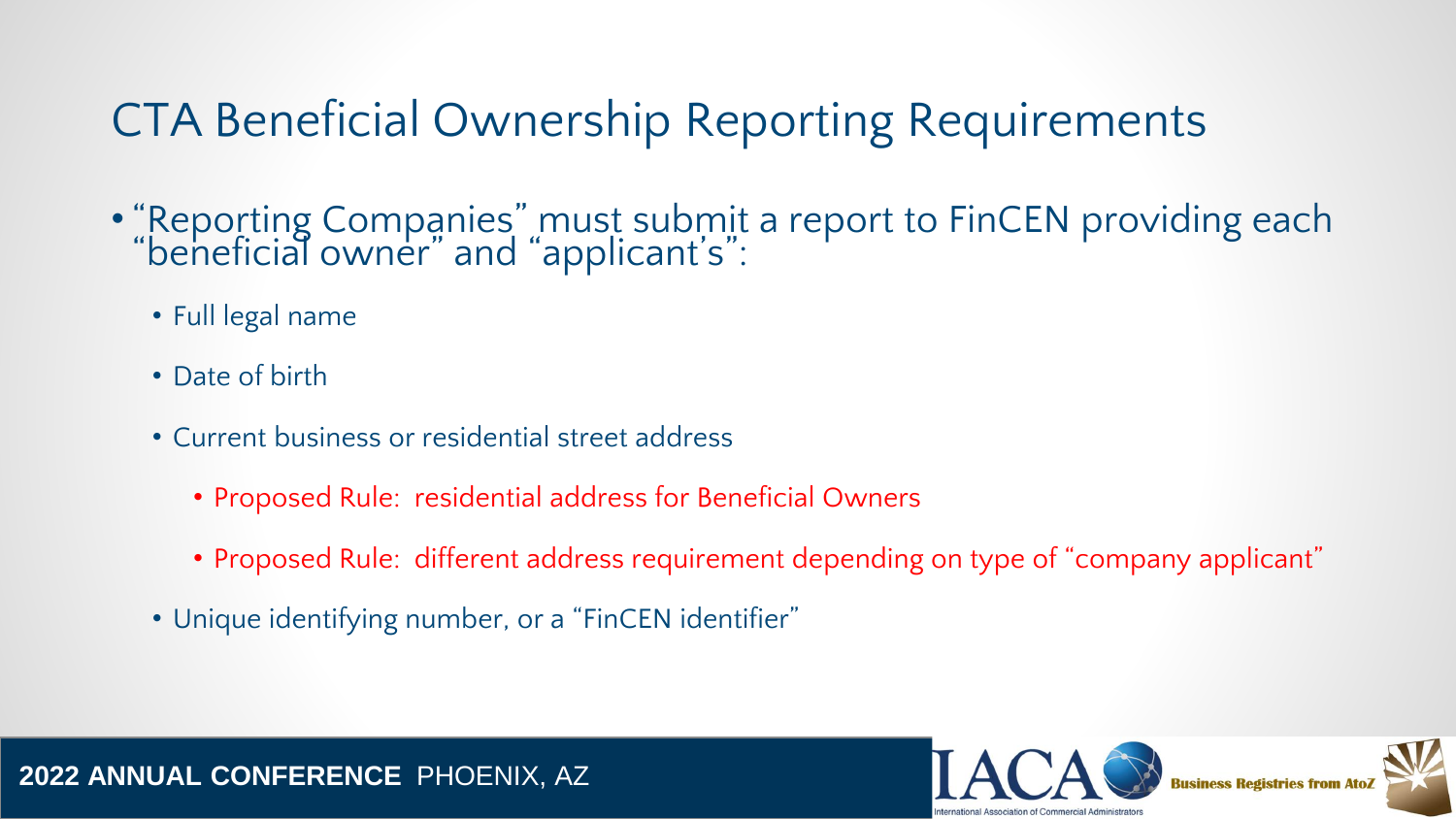- Proposed Rule: specifies that the "Reporting Company" provide a scanned copy of the identification document
- Proposed Rule: requires the "Reporting Company" to identify itself by including any "alternative names" or d/b/a's, its jurisdiction of formation, and a TIN, EIN, DUNS, or LEI
	- Corporate Identifier?

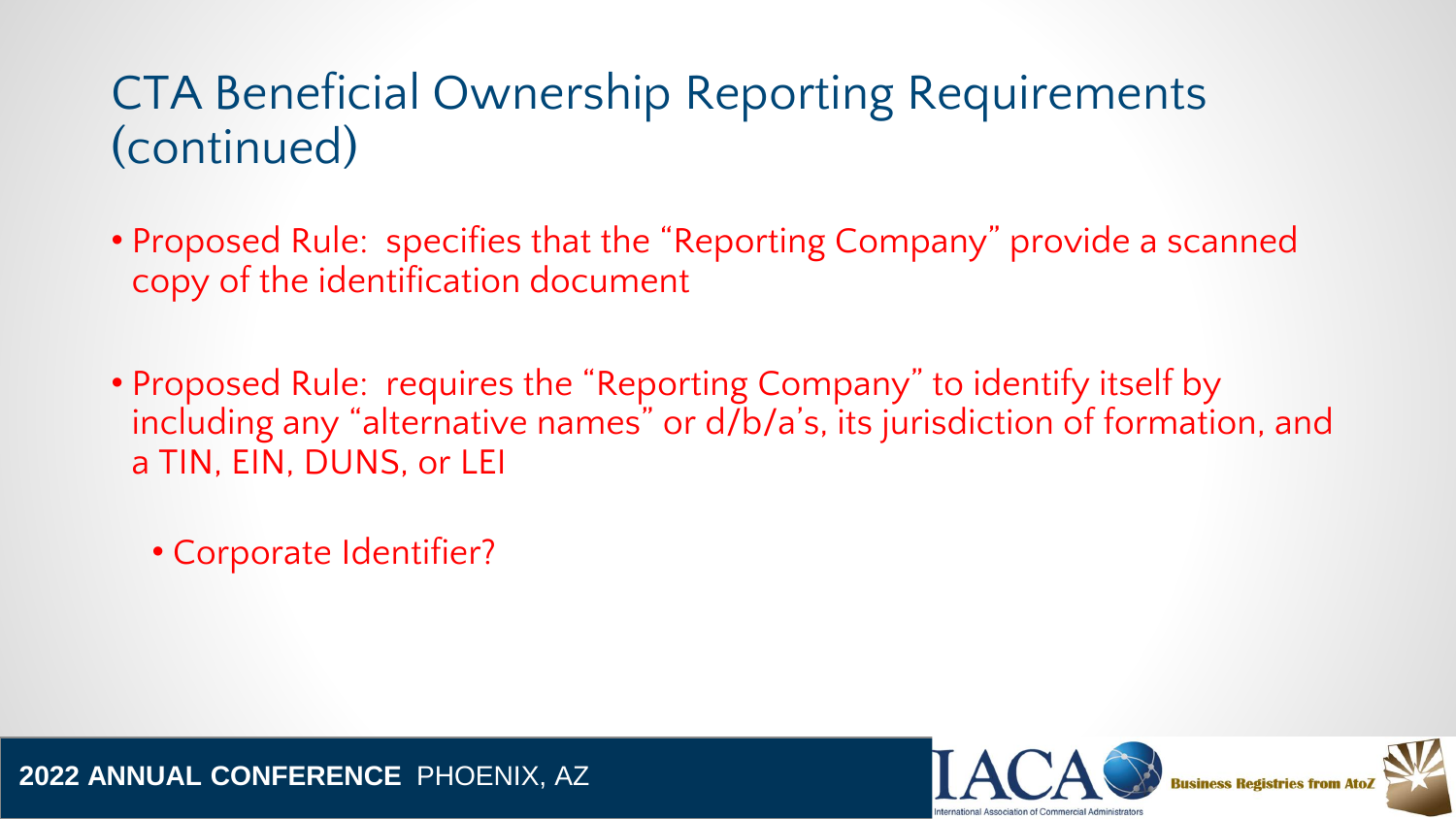- •"Reporting Company"
	- A corporation, LLC, or other similar entity that is created by the filing of a document with the secretary of state or a similar office under the law of a state or Indian Tribe; or formed under the law of a foreign country and registered to do business in the U.S. by the filing of a document with a secretary of state or similar office under the laws of a state of Indian Tribe. • 31 USCS § 5336(a)(11)
- Many exemptions

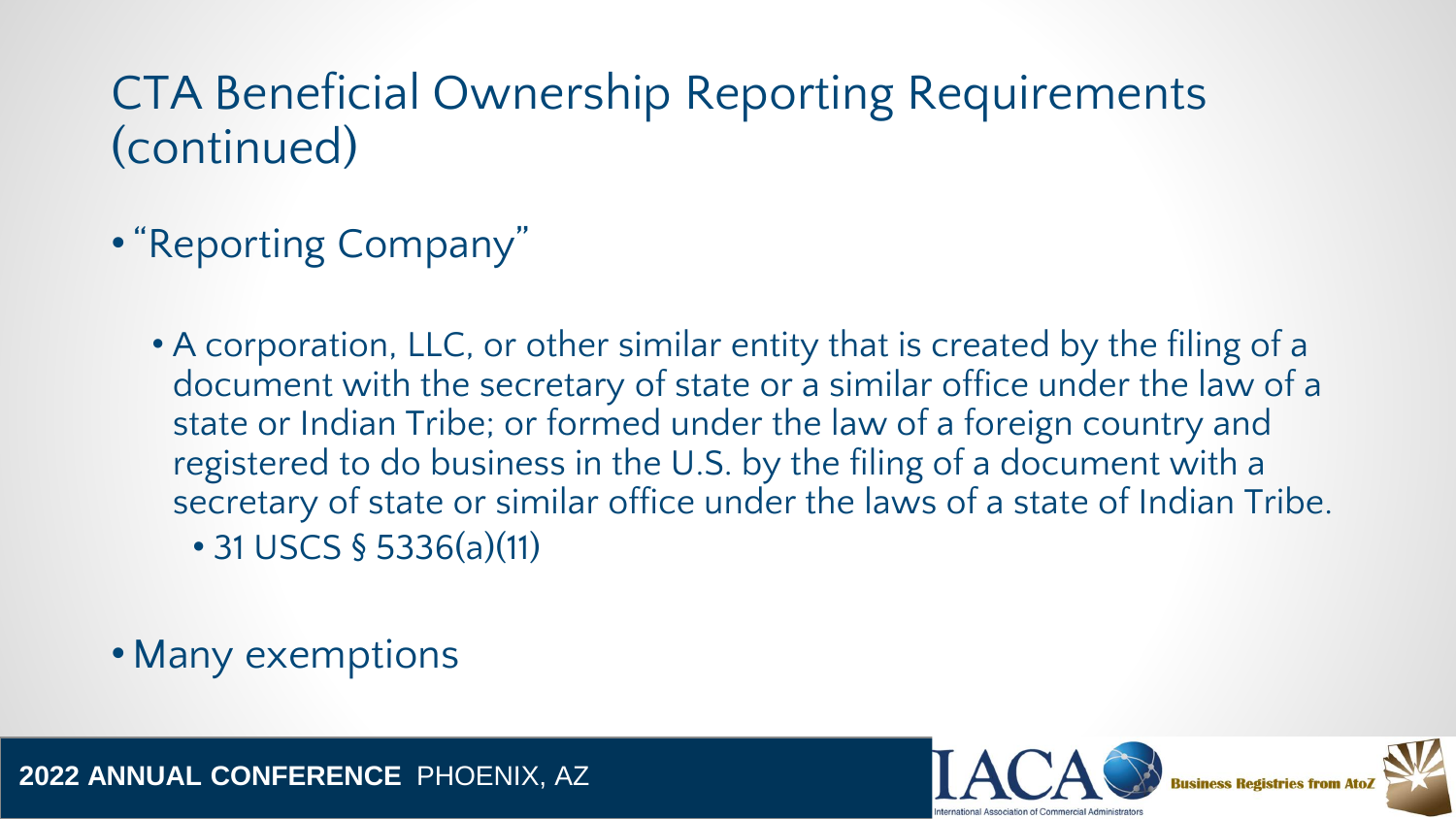• Proposed Rule: Discussed meaning of "other similar entity"

• Likely to include LLPs, LLLPs, Business (Statutory) Trusts, and most limited partnerships

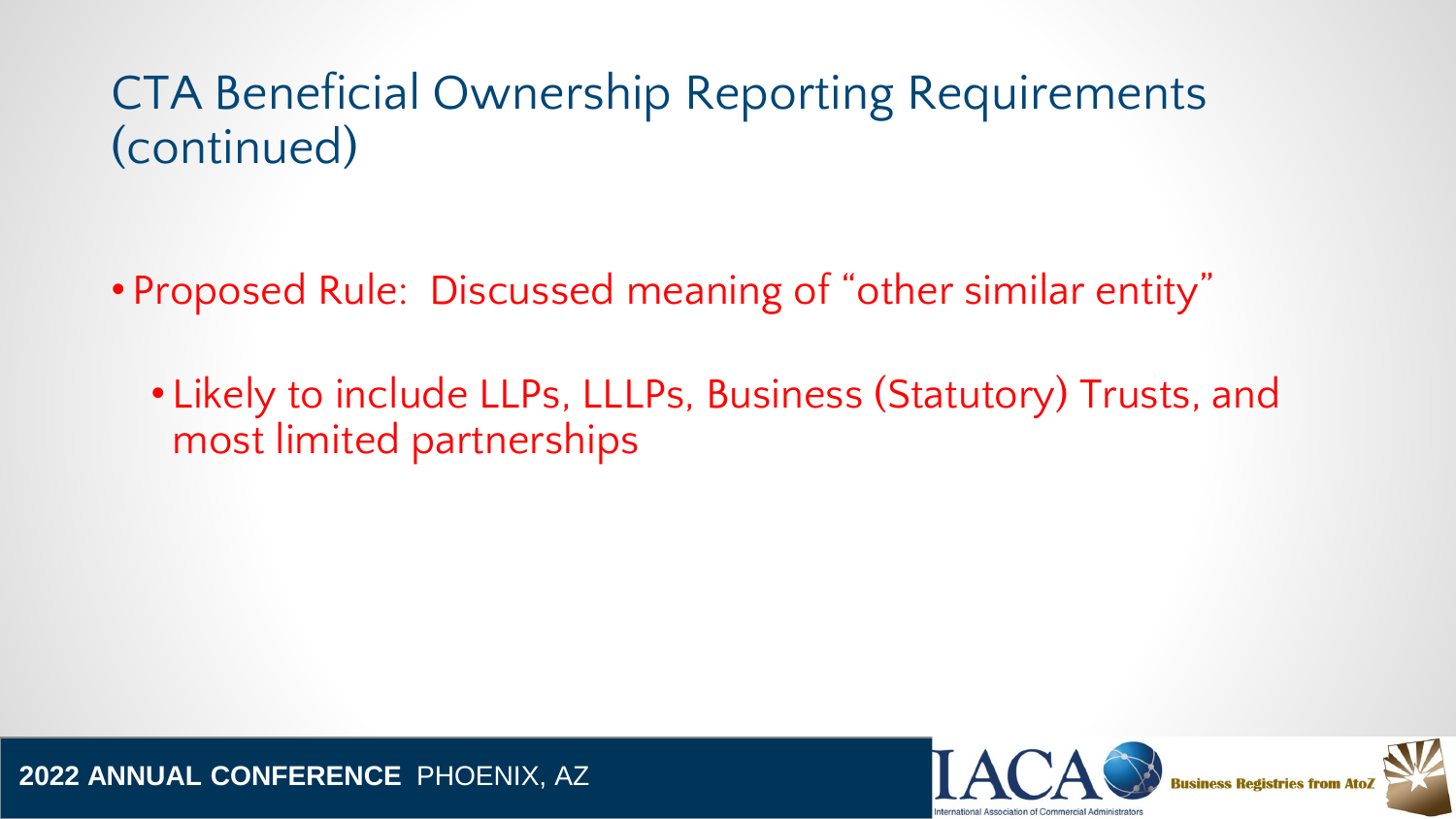- •"Beneficial Owner"
	- An individual who, directly or indirectly, through any contract, arrangement, understanding, relationship, or otherwise, exercises substantial control over the entity, or owns or controls 25 percent or more of the ownership interests of the entity, or receives substantial economic benefits from the assets of the entity.
		- "exercises *substantial* control… or receives *substantial* economic benefits from the entity"
	- What is substantial?

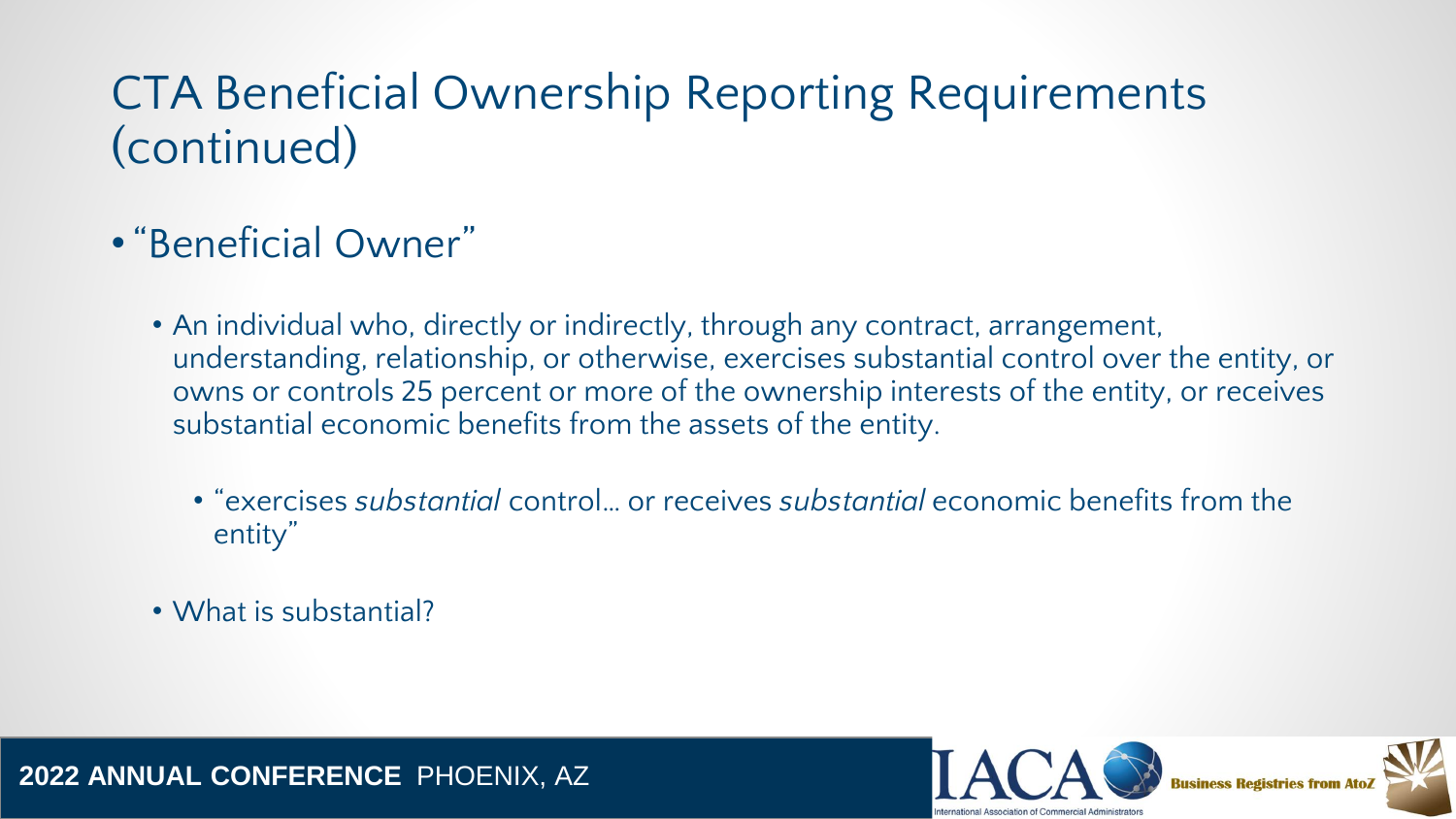- Proposed Rule re "Beneficial Owner"
	- Defines "substantial control"
- "Beneficial Owner" express exclusions distinct from "reporting company exemptions



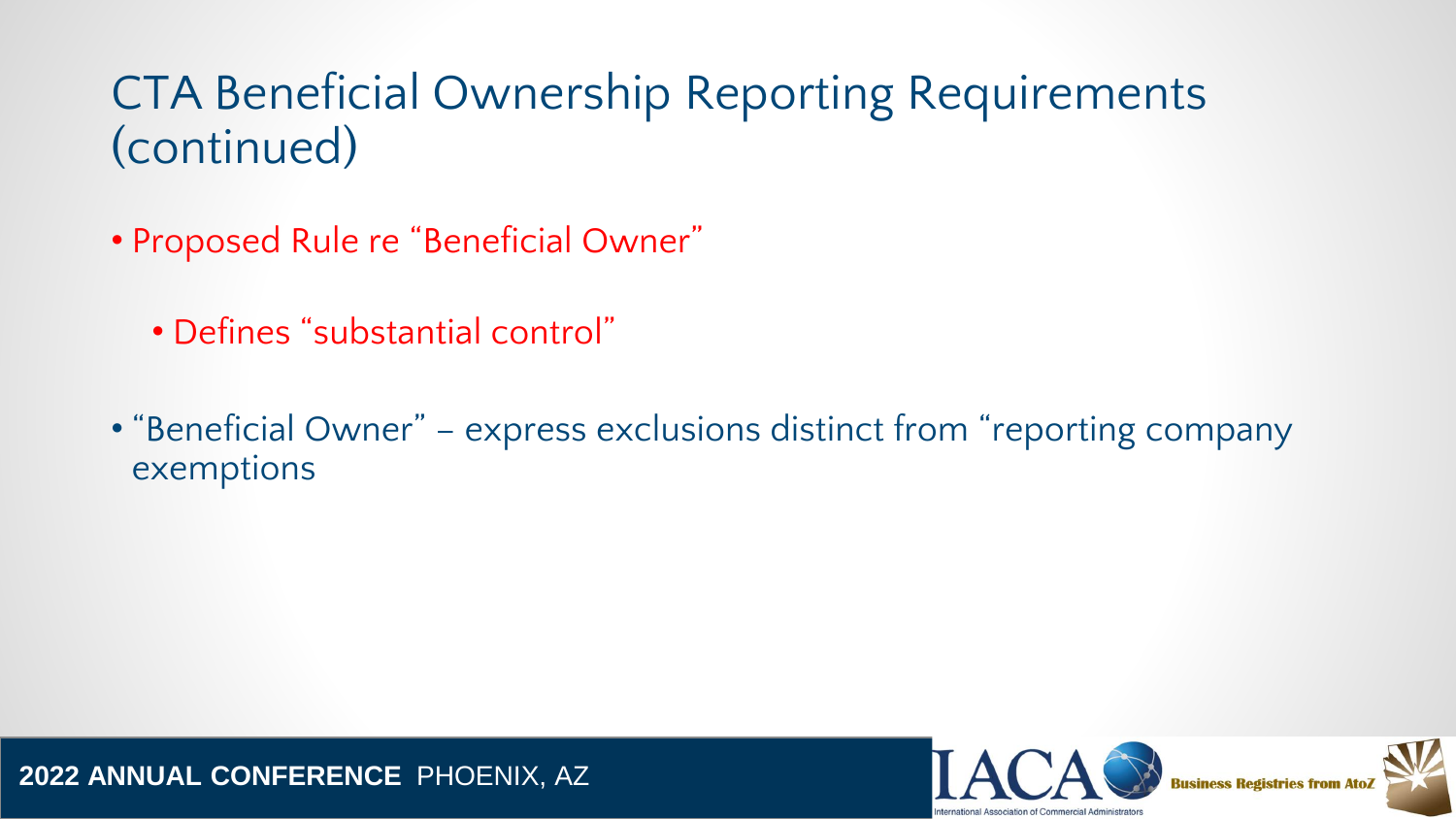- •"Applicant" is any individual who:
	- Files an application to form a corporation, limited liability company, or other similar entity under the laws of a state or Indian Tribe; or registers or files an application to register a corporation, limited liability company, or other similar entity formed under the laws of a foreign country to do business in the U.S.
		- 31 USCS §5336(a)(2)(A), 31 USCS §5336(a)(2)(B)

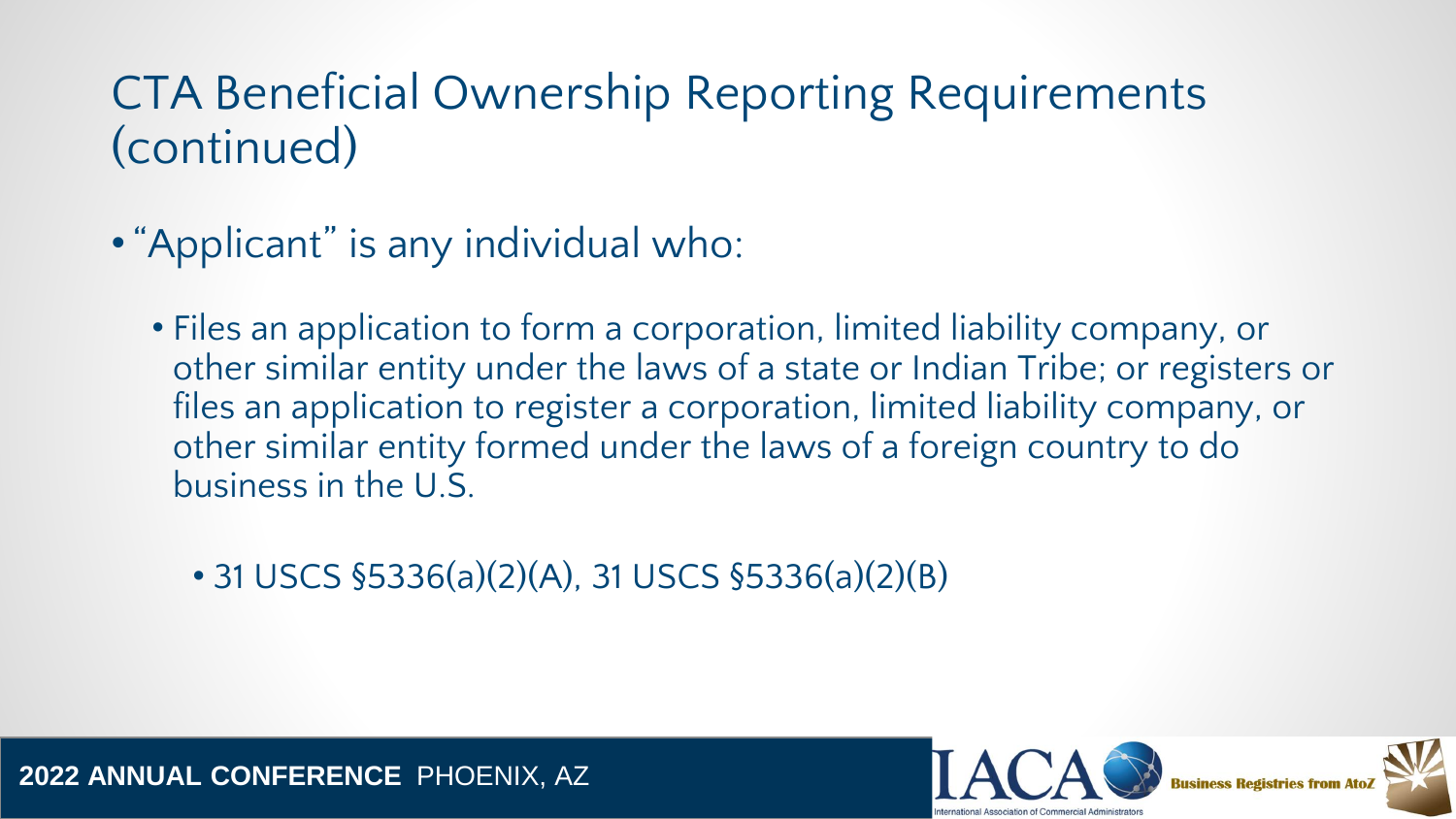- Proposed Rule Defines Two Types of "Applicants":
	- The individual who directs or controls submission of formation document, and
	- The individual who actually submits the formation document for filing at a state
	- Reporting Companies to provide information on BOTH applicant types



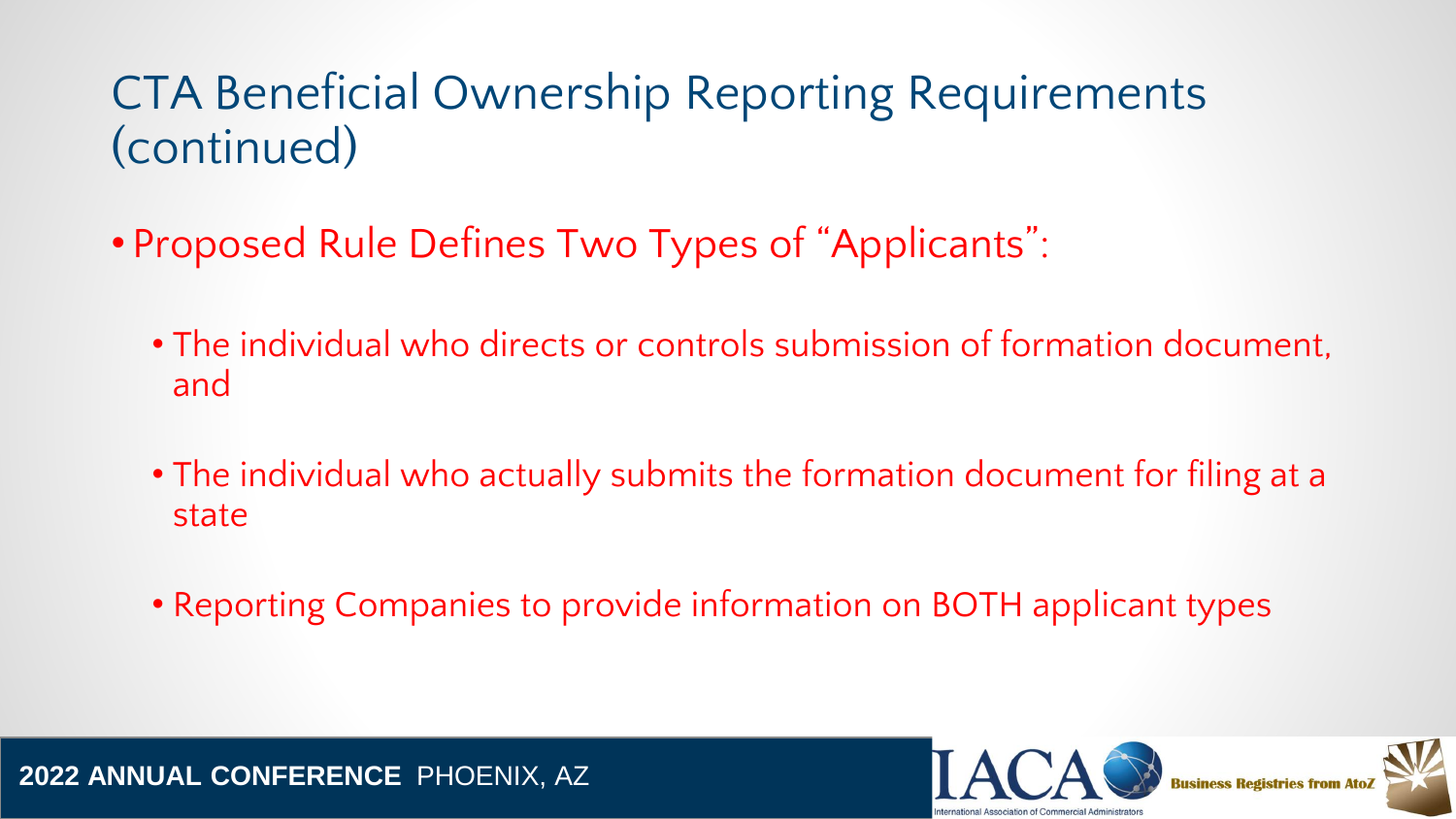- •"FinCEN Identifier"
	- Unique identifier assigned by FinCEN to an individual or entity upon request
	- Exclusive FinCEN will only issue one per individual or entity (including any successor entity)
	- Act gives Treasury the authority, through its regulations, to prescribe procedures and standards governing the FinCEN identifier
		- 31 USCS §5336(a)(6)

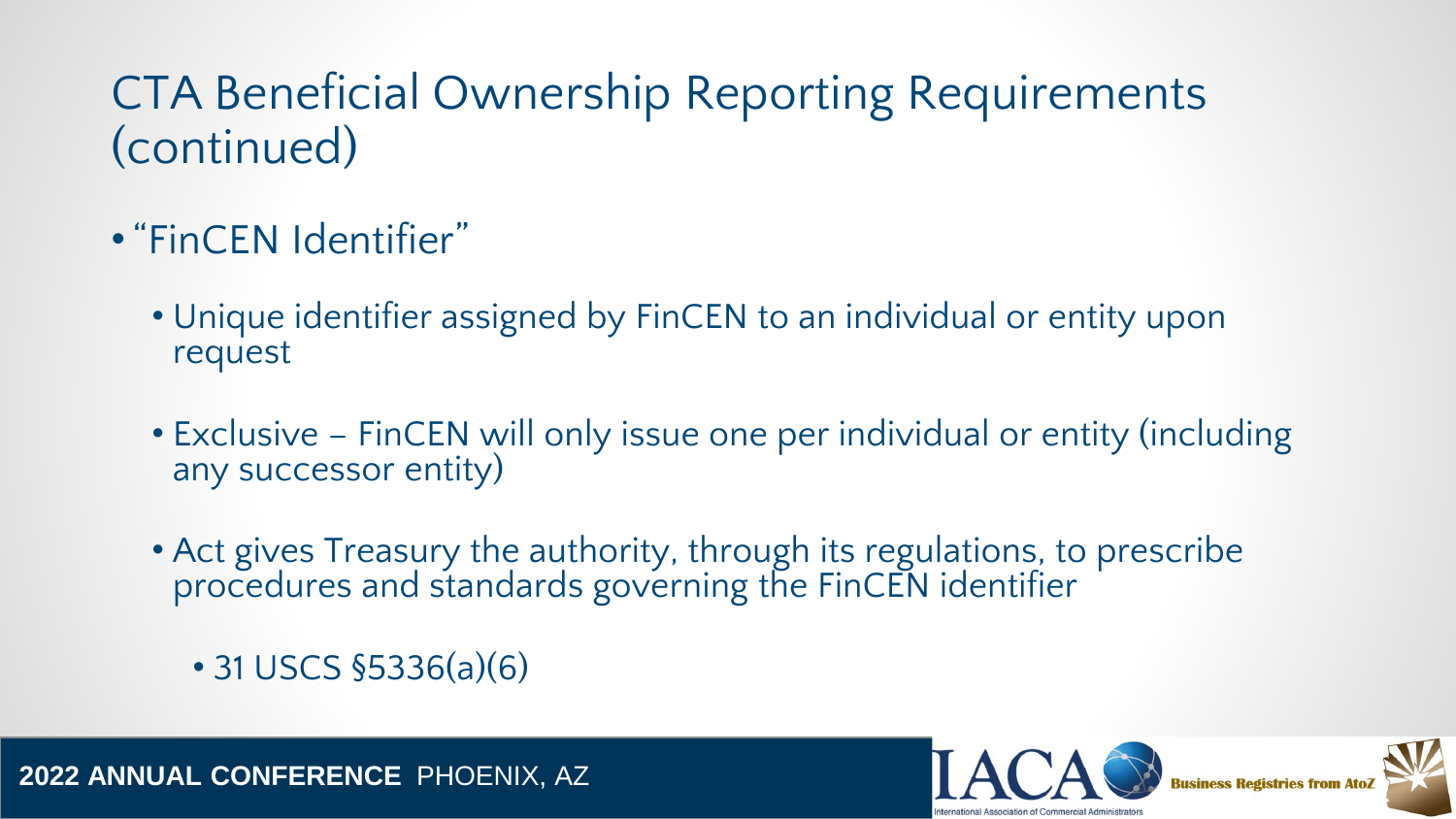#### Exempt Entities

- Exempt entities include, among others:
	- Companies that issue securities and are regulated by the SEC
	- U.S. banks, credit unions, bank holding companies, and money transmitters
	- U.S. insurance companies and producers
	- Accounting firms subject to Sarbanes-Oxley
	- Public Utilities (U.S.)
	- Certain nonprofits
	- AND…



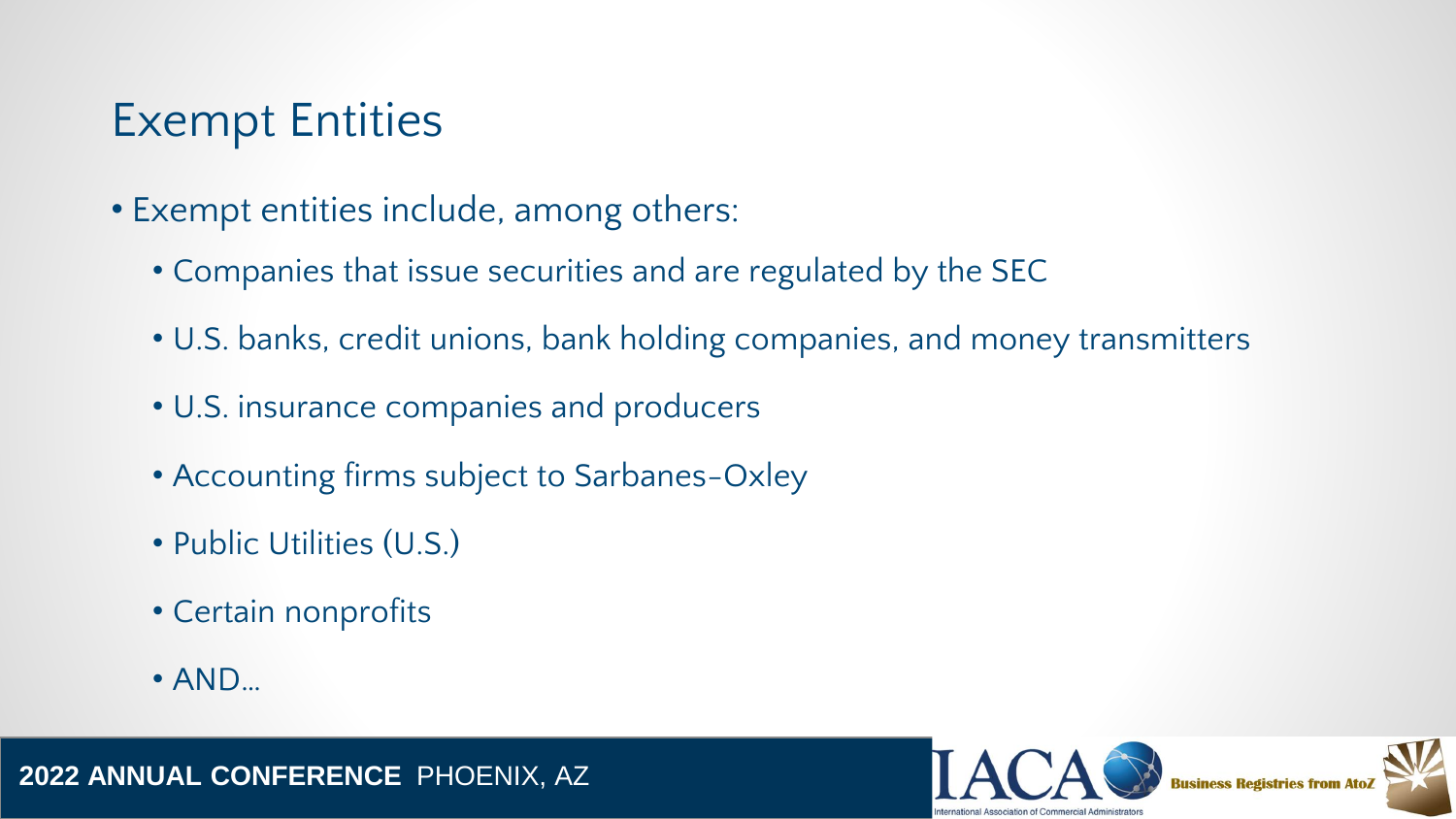## Exempt Entities (continued)

- Any entity that
	- Employs more than 20 full-time employees in the U.S.
	- Filed in the previous year federal income tax returns in the U.S. demonstrating more than \$5,000,000 in gross receipts or sales in the aggregate, **and**
	- Has an operating presence at a physical office within the U.S.
	- Act targets shell companies rather than legitimate businesses
	- Proposed Rules further clarify
		- 31 USCS  $$5336(a)(11)(B)(xxi)$
- Additional entity exemptions in Act

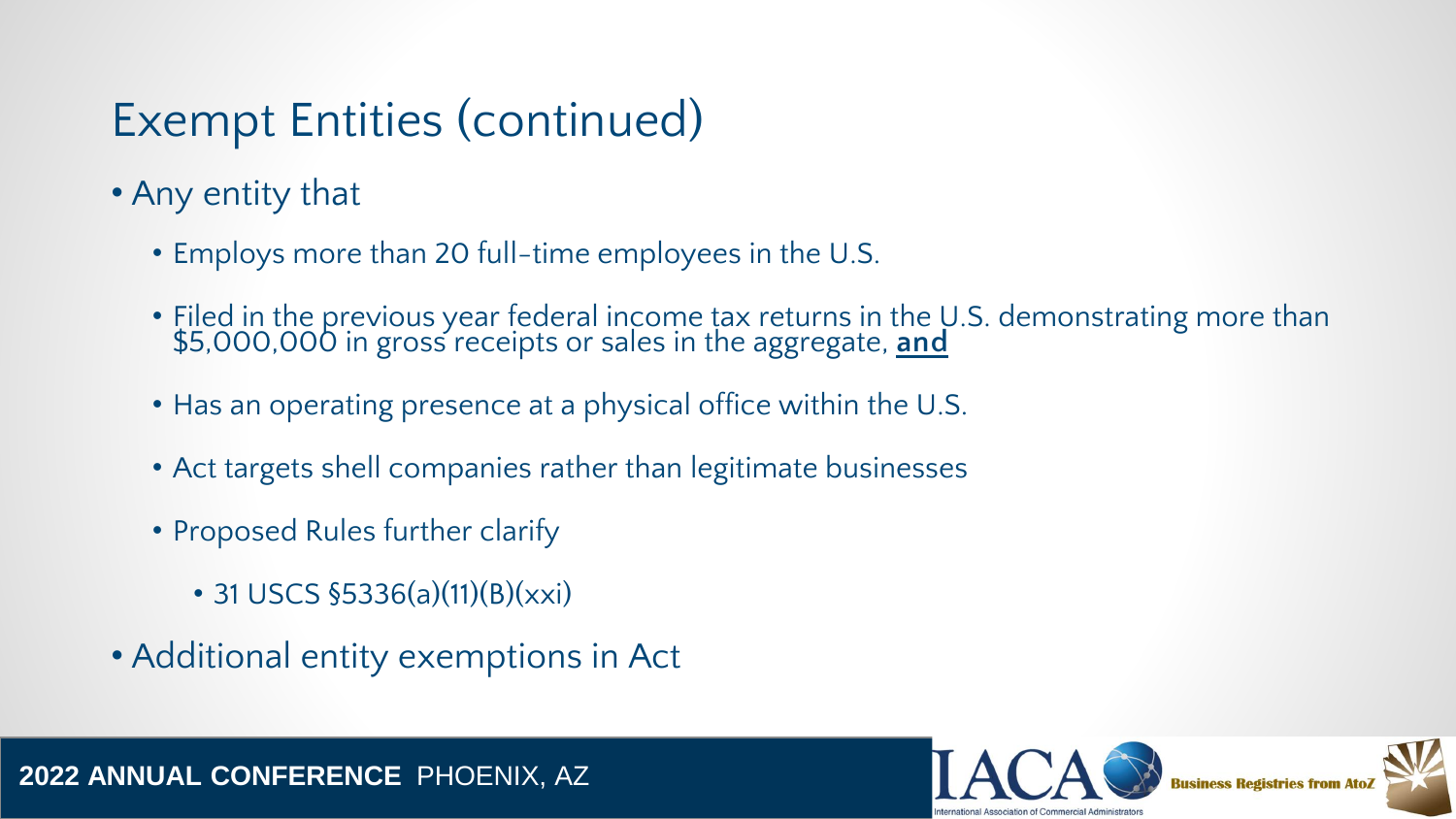### Exempt Entities (continued)

- Filing requirement for exempt entities?
	- Not addressed in the CTA
	- Proposed Regs are seeking more commentary on this (FinCEN undecided)
- Reporting companies with a Beneficial Owner that is exempt:
	- Reports only the name of the exempt entity and not the other required information
		- 31 USCS §5336(b)(1)(D)

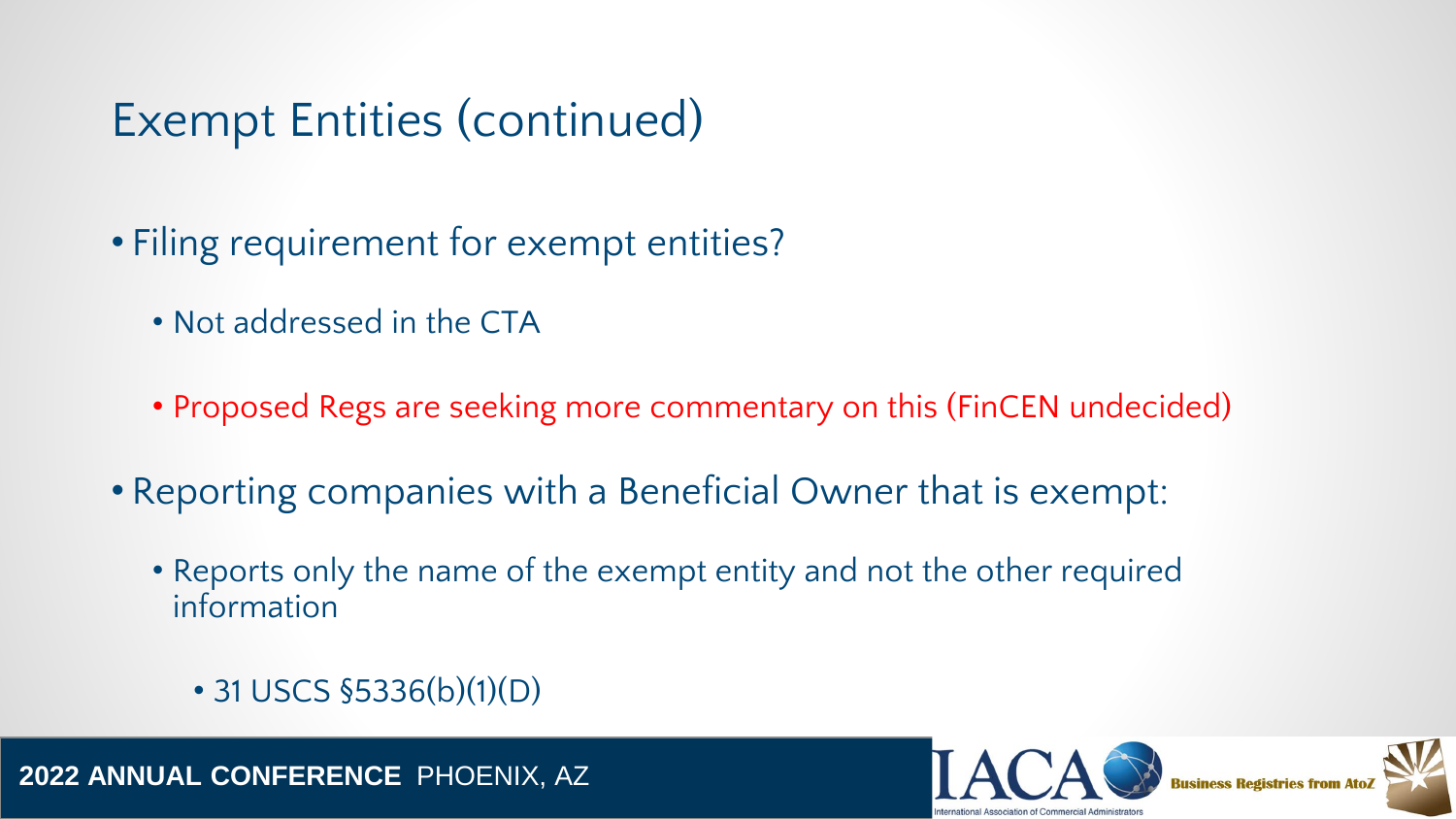## Timing of Reports

- Proposed Rules:
	- Timing of initial reports, update or correction reports
		- Newly formed on or after the effective date of the regs, within 14 calendar days of the date it was formed as specified by a secretary of state or similar office: for any entity that becomes a foreign reporting company on or after the effective date of the regulation shall file a report within 14 calendar days of the date it first became a foreign reporting company.
		- For entities formed or registered before the effective date of the regulations: any domestic reporting company: not later than one year after the effective date of the regulation



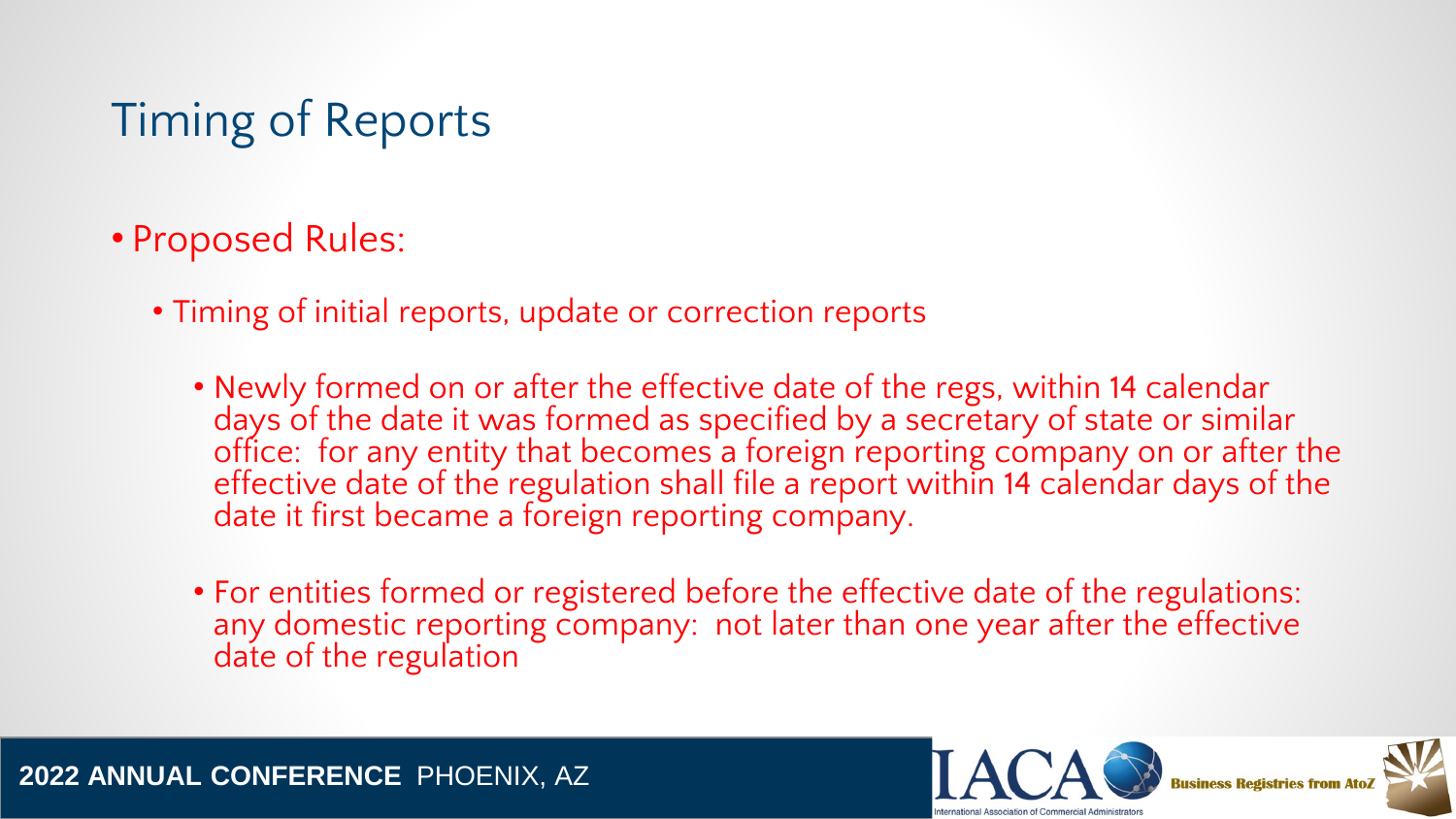Timing of Reports (continued)

• Proposed Rules: Timing of initial reports; update or correction reports



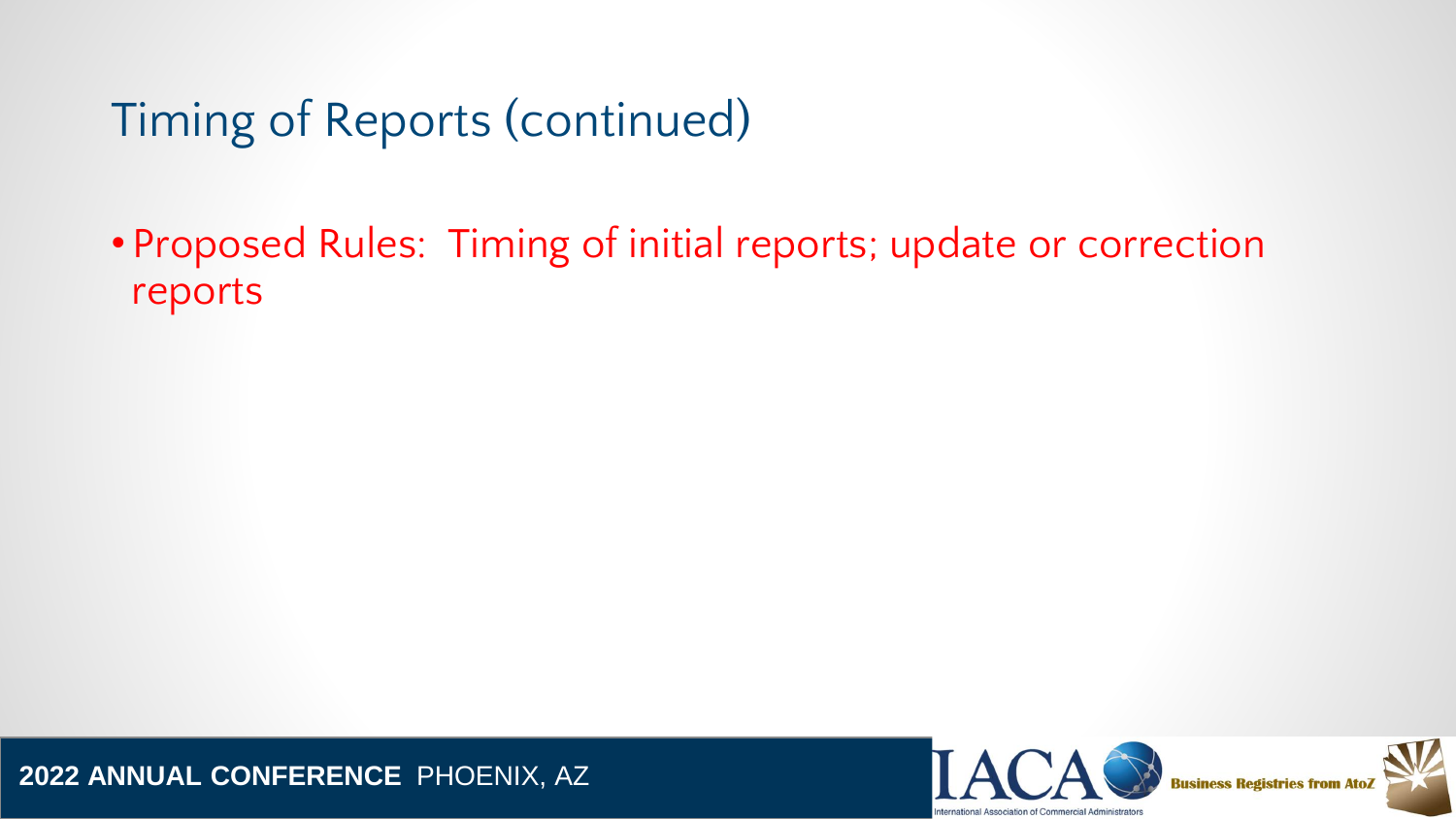### Information Retention and Disclosure

- Retention:
	- Min. 5 years after date reporting company terminates
- Disclosure:
	- No public access, information is confidential
	- Upon proper request by:
		- Federal agency for law enforcement, nat'l security, intel
		- State, local, or Tribal for law enforcement, via court order
		- Federal agency, on behalf of foreign law enforcement, judicial, prosecutorial authorities by treaty, etc…
		- Financial institution with consent
		- Federal regulatory agency



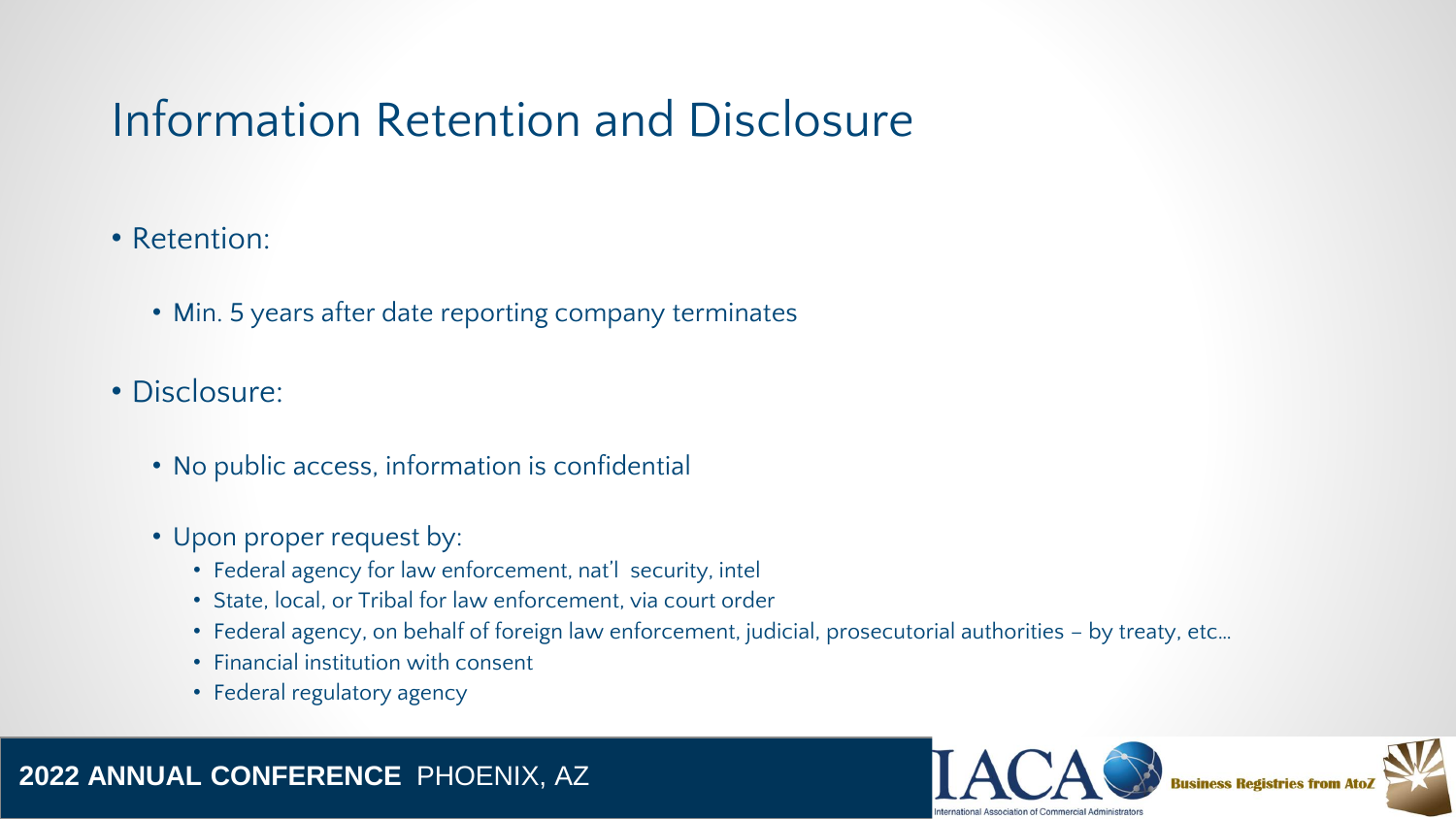#### Violations and Penalties

- Types of Violations:
	- Reporting requirement: willfully providing false or fraudulent information, including false or fraudulent identifying photograph or document • 31 USCS §5336(h)(1)(A)
	- Reporting requirement: willful failure to report complete or updated information
		- 31 USCS §5336(h)(1)(B)
	- Requesting Agency: violation of protocols, including unauthorized disclosure or use
		- 31 USCS §5336(h)(2)

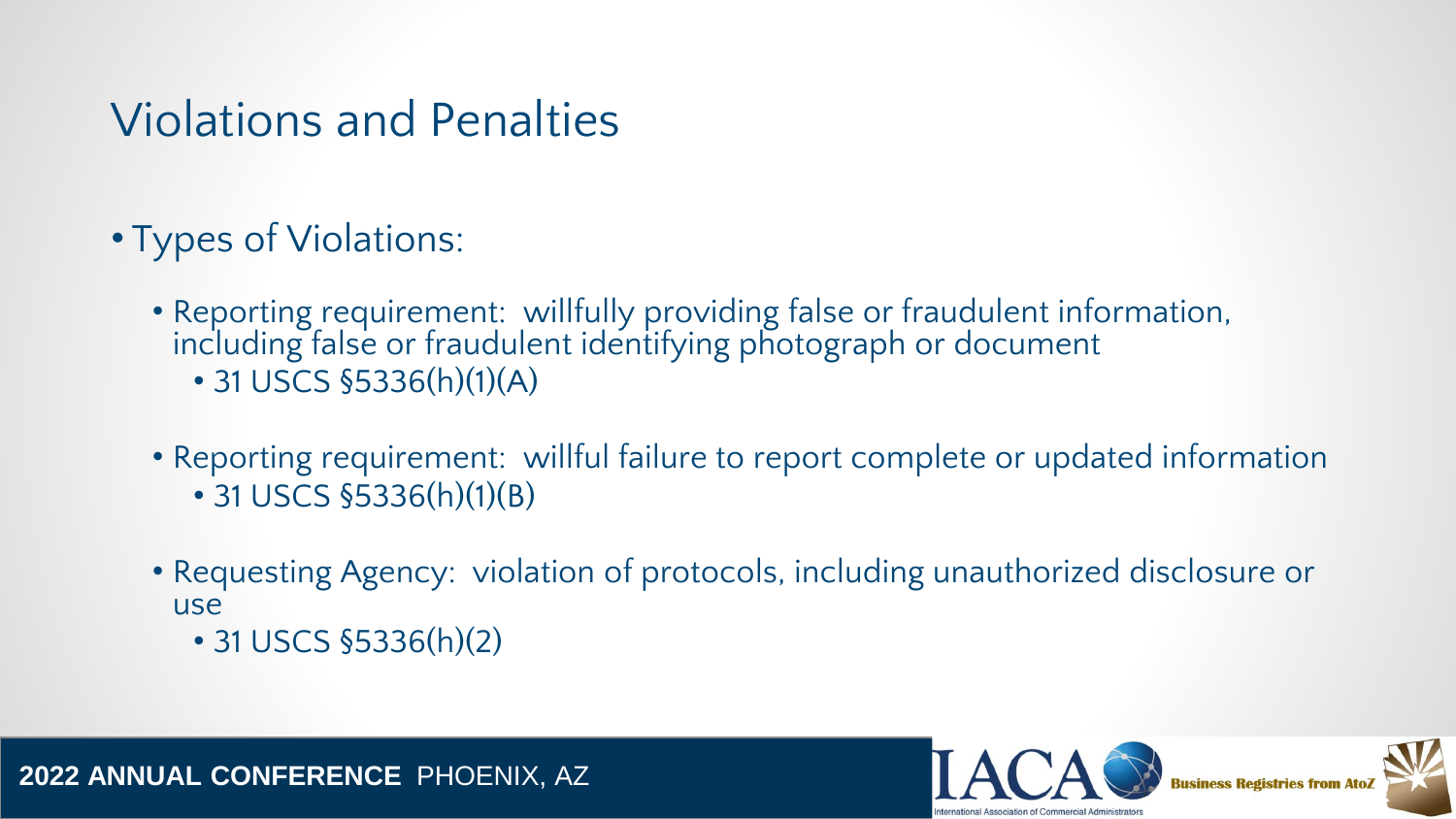### Violations and Penalties (continued)

- •Criminal and Civil Penalties
	- Reporting violations: up to \$500 for each day, not more than \$10,000 or 2 years in prison, or both
	- Unauthorized disclosure or use violations: up to \$500 for each day, not more than *\$250,000 or 5 years in prison, or both* or
	- While violating another law (pattern) of any illegal activity involving more than \$100,000 in 12 months, not more than \$500,000, 10 years in prison, or both





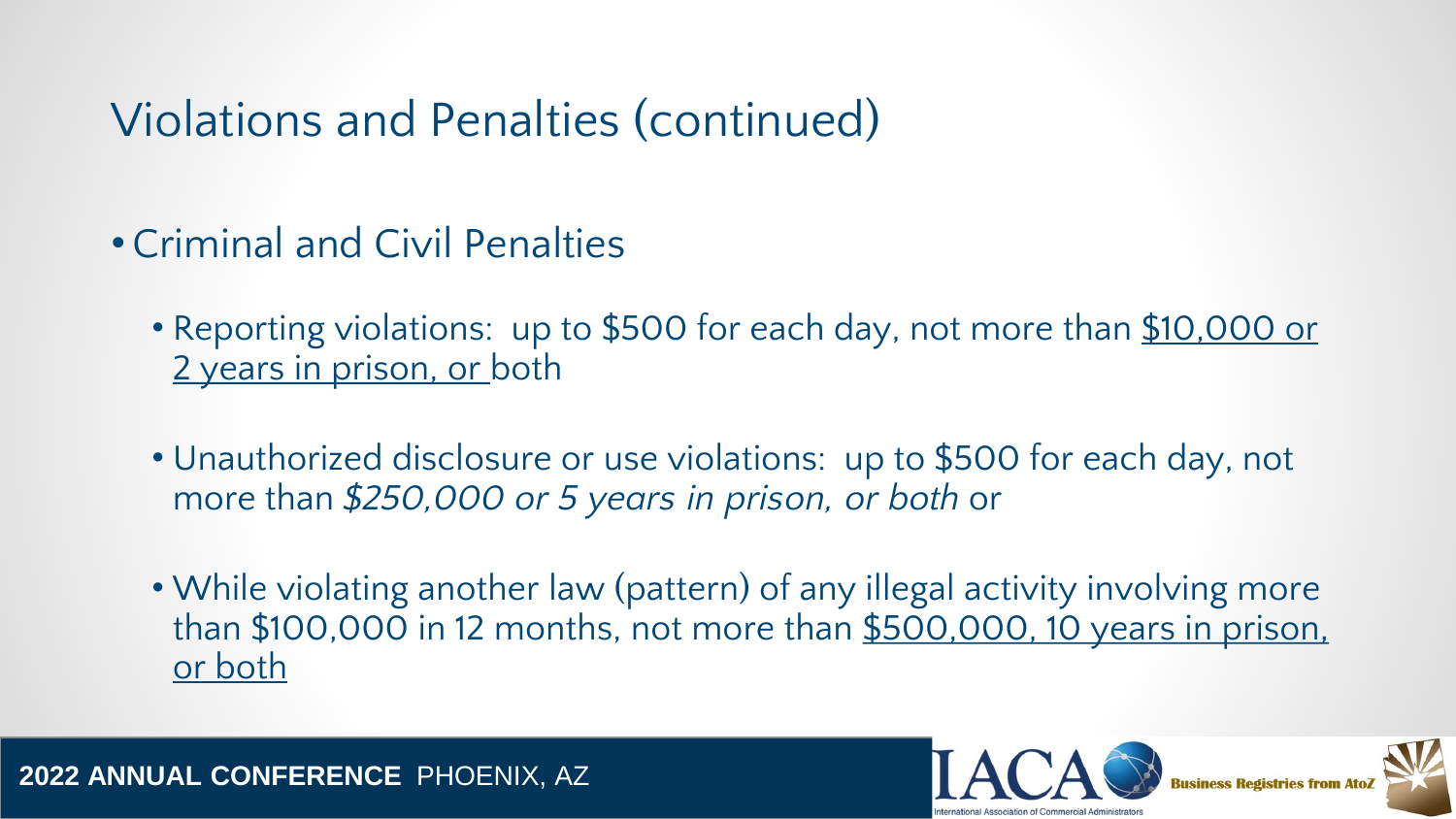### Violations and Penalties (continued)

- •Criminal and Civil Penalties
	- Proposed Regs state that reporting penalties apply to any individual, reporting company or other entity, who directly or indirectly provides false or fraudulent information
	- Includes reporting companies, beneficial owners and company applicants



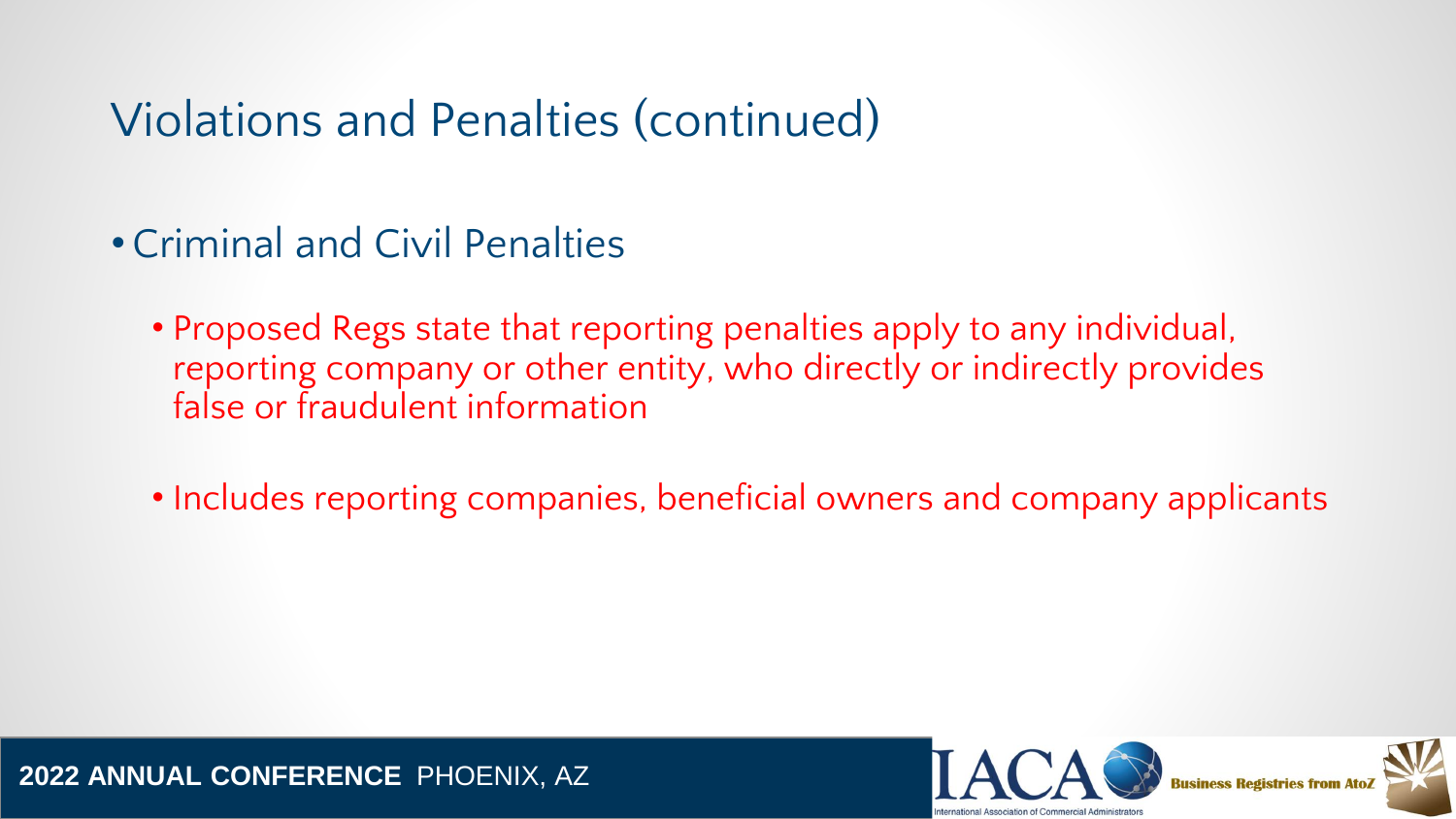## Timeline

- Enactment date: January 1st, 2021
- Treasury had until January 1<sup>st</sup>, 2022 to issue regs
	- Notice of Proposed Rulemaking December 8<sup>th</sup>, 2021
- Effective date: "As Soon as Possible"
	- Reporting companies existing *prior* to date Treasury issues regs 1 year from effective date of regulations
	- Reporting companies that form or register on or *after* effective date of regulations
		- $-14$  days
			- Must update information in prior reports within 14 calendar days to correct any inaccurate information filed with FinCEN from the date on which the inaccuracy is discovered and 30 calendar days to update FinCEN information that has changed after the filing.



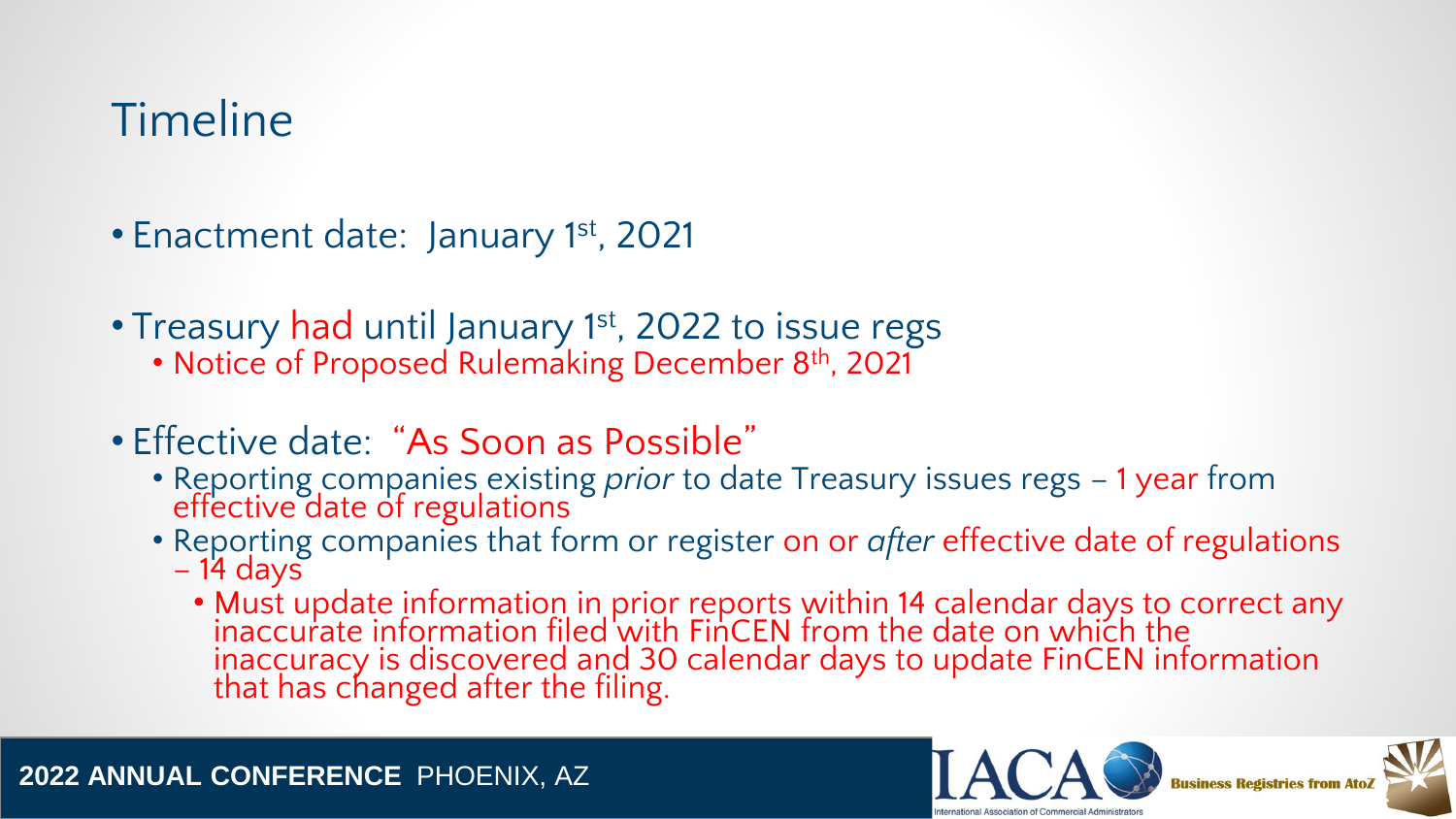# State Agency Duties and Considerations



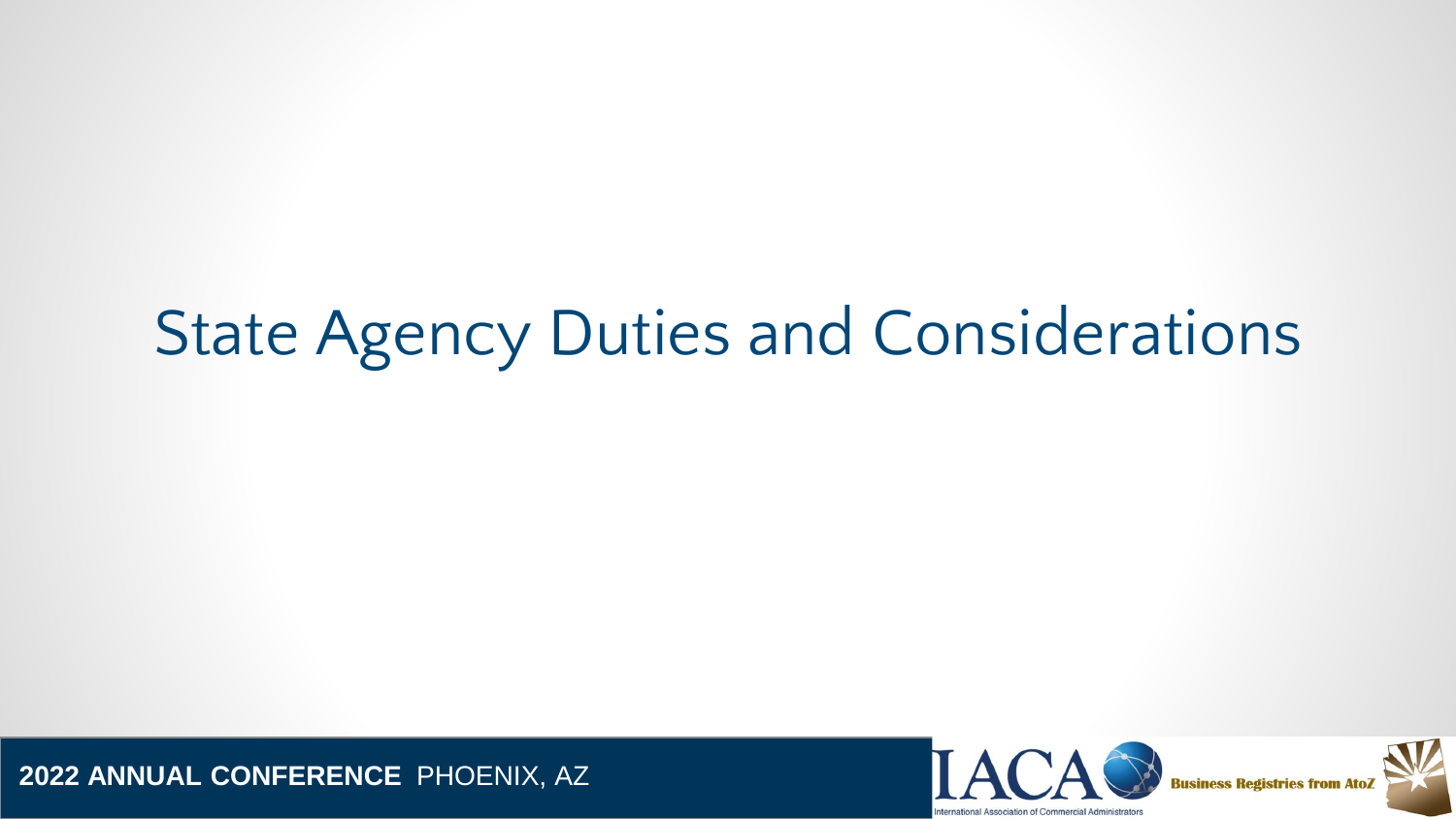### What are the Duties of the State Filing Offices?

- States will be required to inform "applicants" for incorporation/organization of their obligations under this act and provide copies of the forms or links
	- Notify filers of BO Reporting Duties at the time of formation, annual fees, and license renewals as well as on websites. §5336(e)(2)
	- What does this actually mean?
		- Notice on receipts? Evidence?
		- Large mailing? Is email sufficient?
		- New filings vs existing database



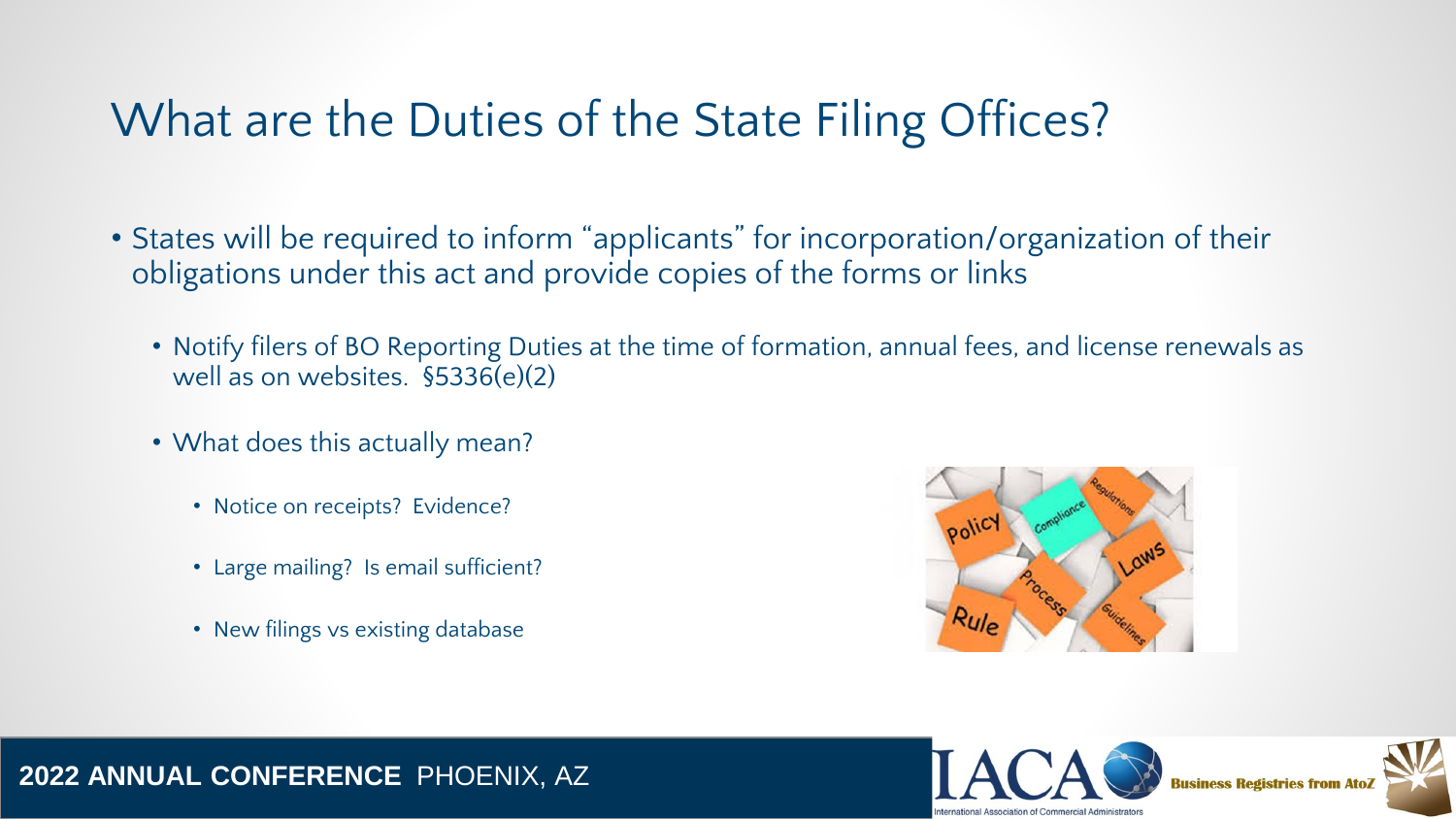#### What are the Duties of the State Filing Offices? (continued)

- States must also cooperate with and provide the information requested by FinCEN for purposes of maintaining an accurate, complete, and highly useful database for beneficial ownership information. §5336(d)(2)
	- Conflicting proposals and ideas
	- Exempt reporting becomes a big factor
	- Will any Federal Funding be provided?



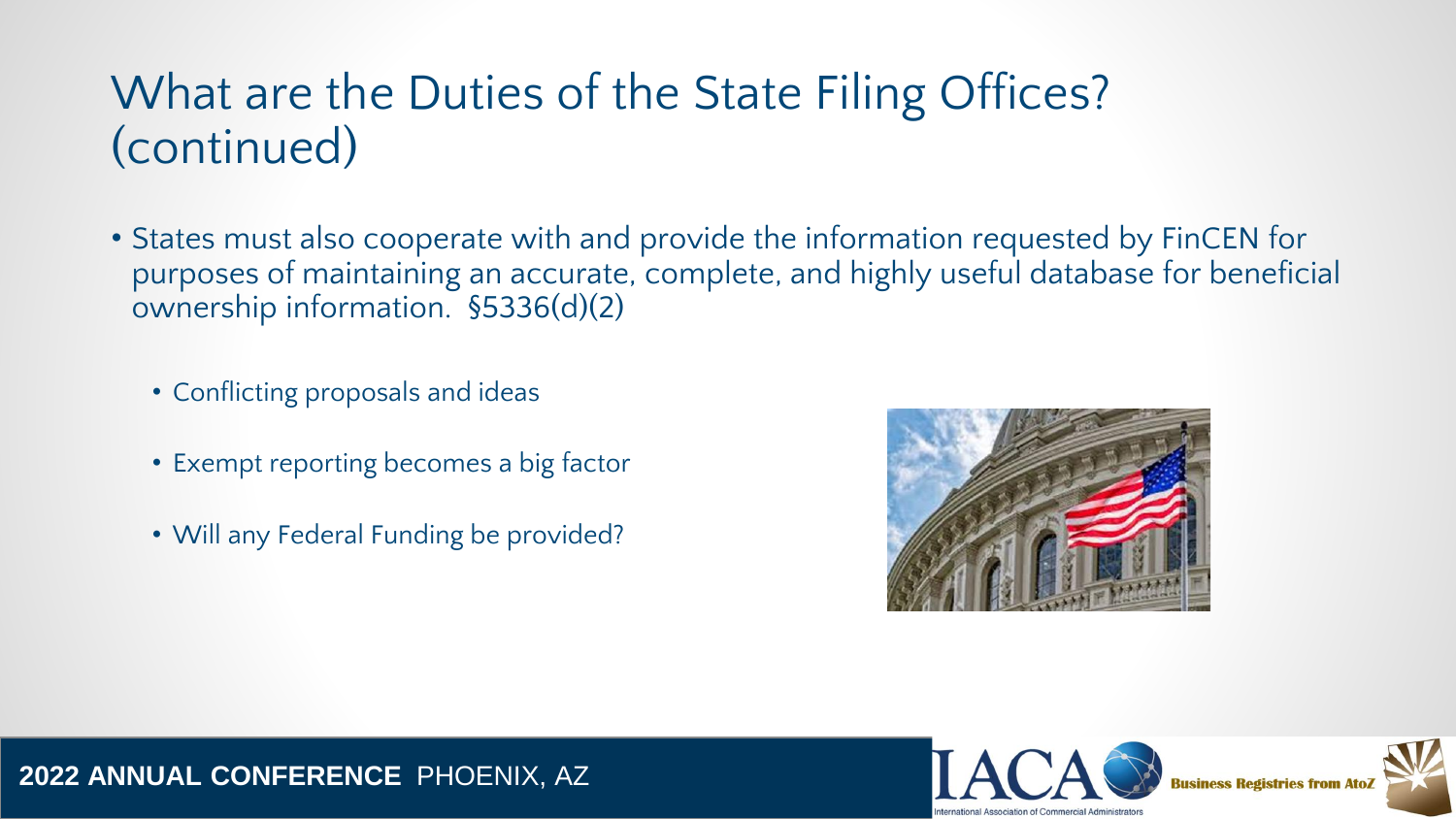#### Assisting Constituents

- Who will handle all the questions?
- Consider:
	- Volume
	- Complexity
	- Legal Advice
	- Profile of those asking
- More information may mean more questions
- Budgets call center impact



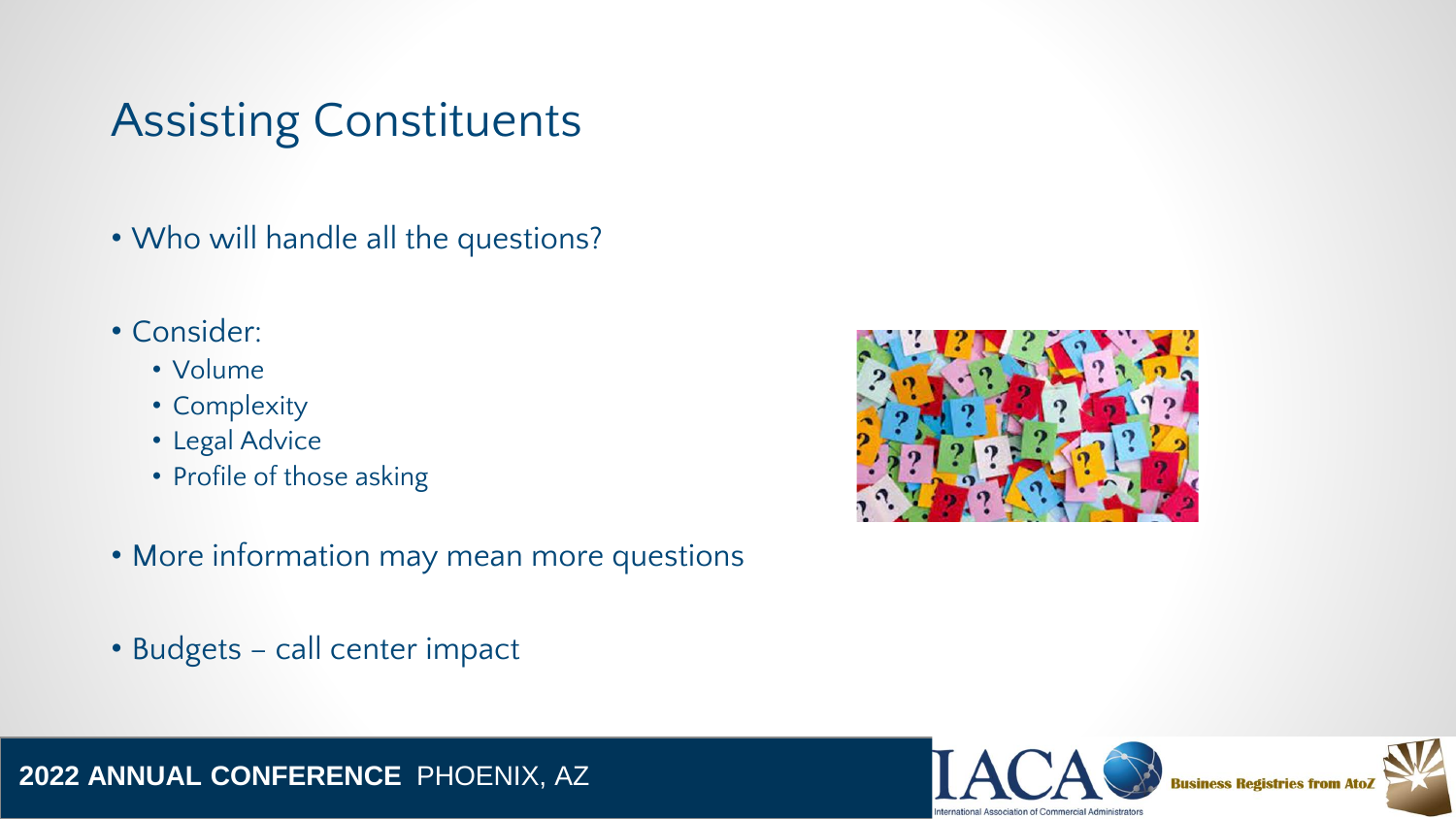## Thoughts on Existing SOS Systems

- Will any database information ultimately be required?
	- Delivering database information is ALWAYS challenging
	- Consider:
		- Format
		- Frequency
		- Specific Data Fields/Data Elements
		- System downtime/bandwidth to run reports
	- How far should States bend for the Feds to produce data requested?
	- Would partnerships with Agents & Data Aggregators be beneficial?
	- Will any Federal Money be provided for expenses?





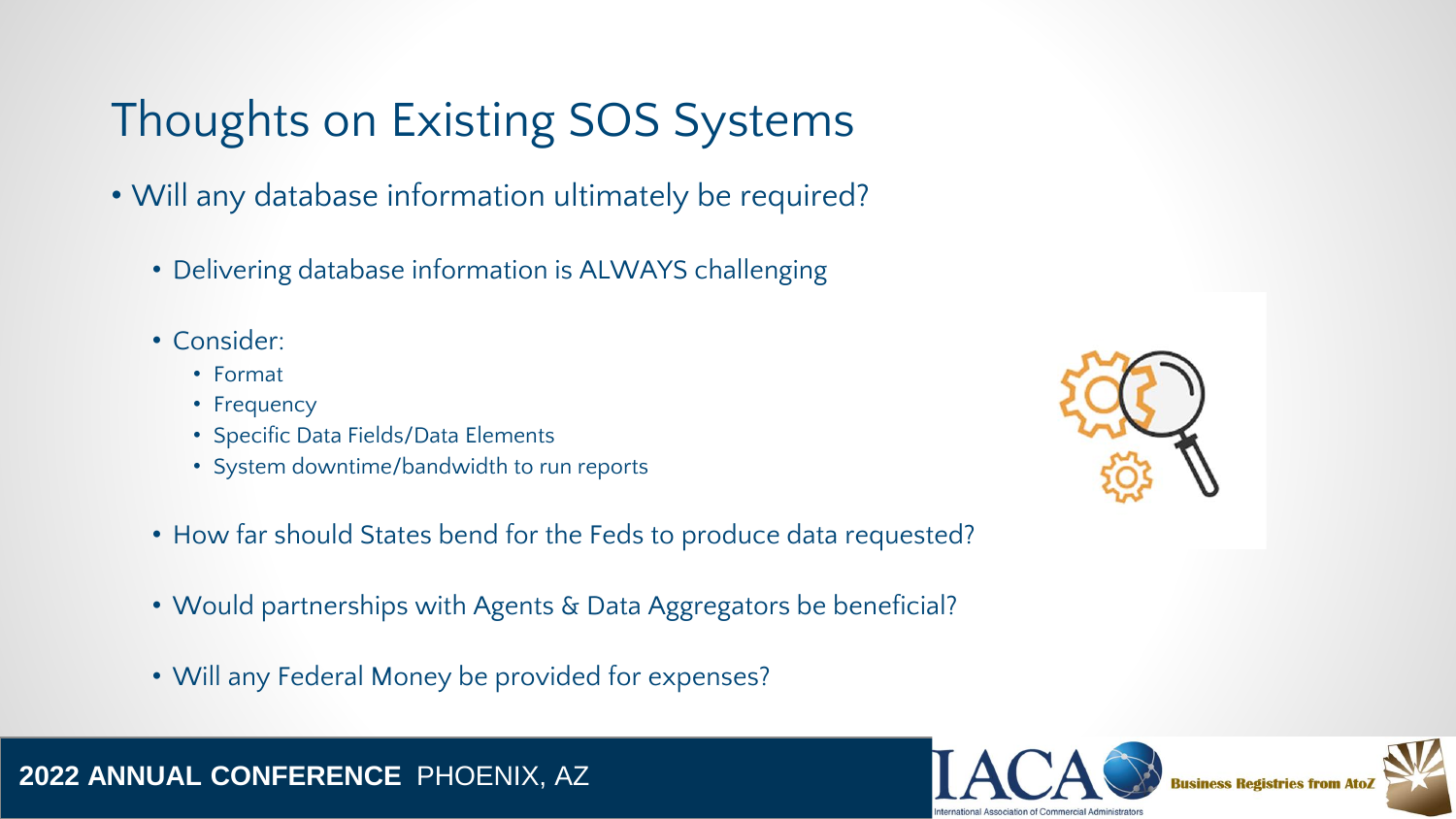#### Known Obstacles

- FinCEN's Budget and Limited Headcount
- State Budgets and Limited/Decreasing Headcount
- Historic Exploration Exercises
- What do we do with Questions??
- Political Fallout
- Cybersecurity Concerns



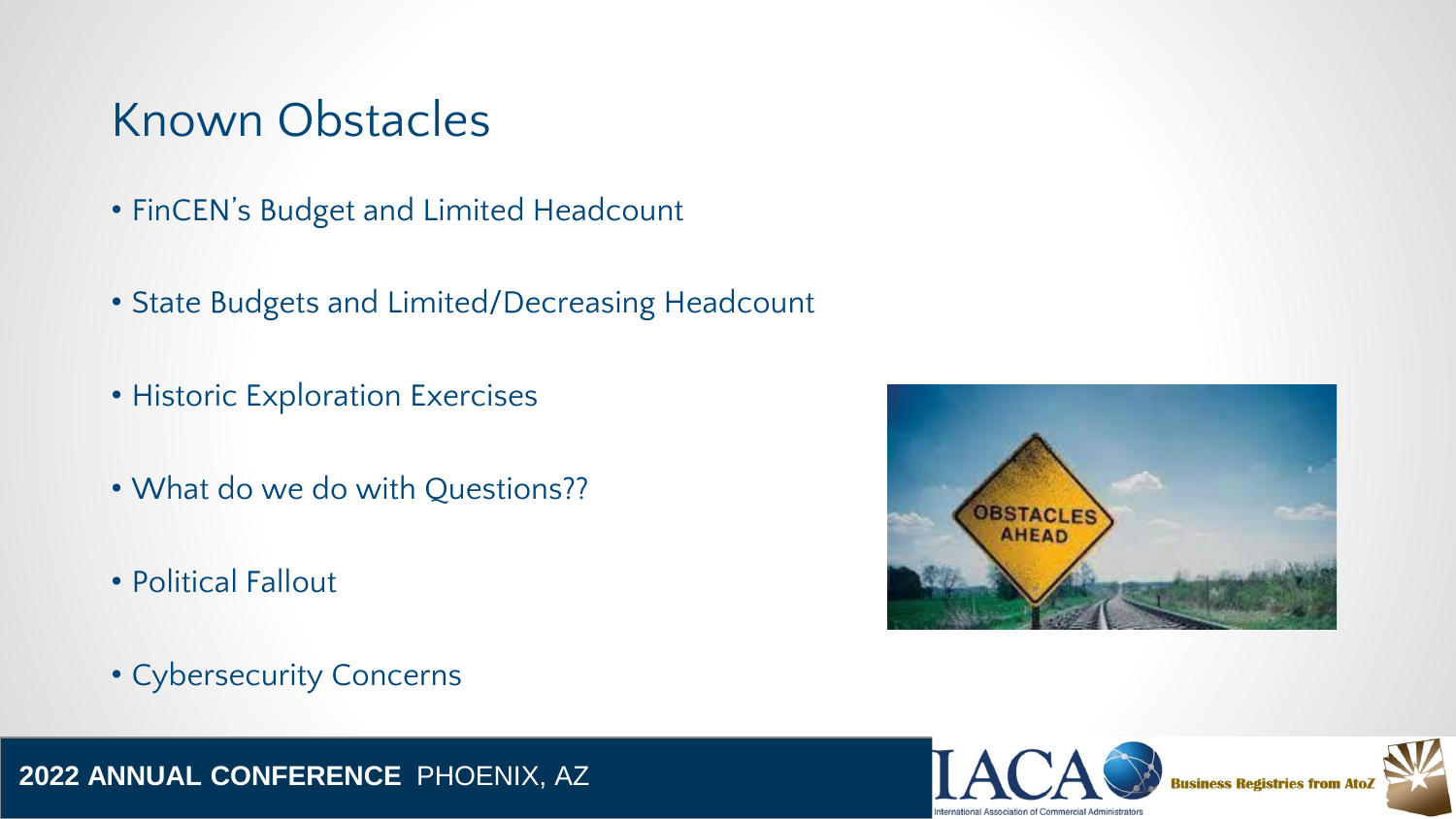### Jurisdictions Proceed Forward

- Washington, DC
	- Beneficial Ownership Requirements (DCRA Bill 22-317)
	- Effective January 1st, 2020



- New York State
	- Proposed NY Assembly Bill 9415
	- CTA Requirements plus:
		- Federal or State taxpayer identification number or, if none, a legal entity identifier issued by the Global Legal Identifier Foundation
		- The nature of the legal or economic relationship between the beneficial owner and the entity

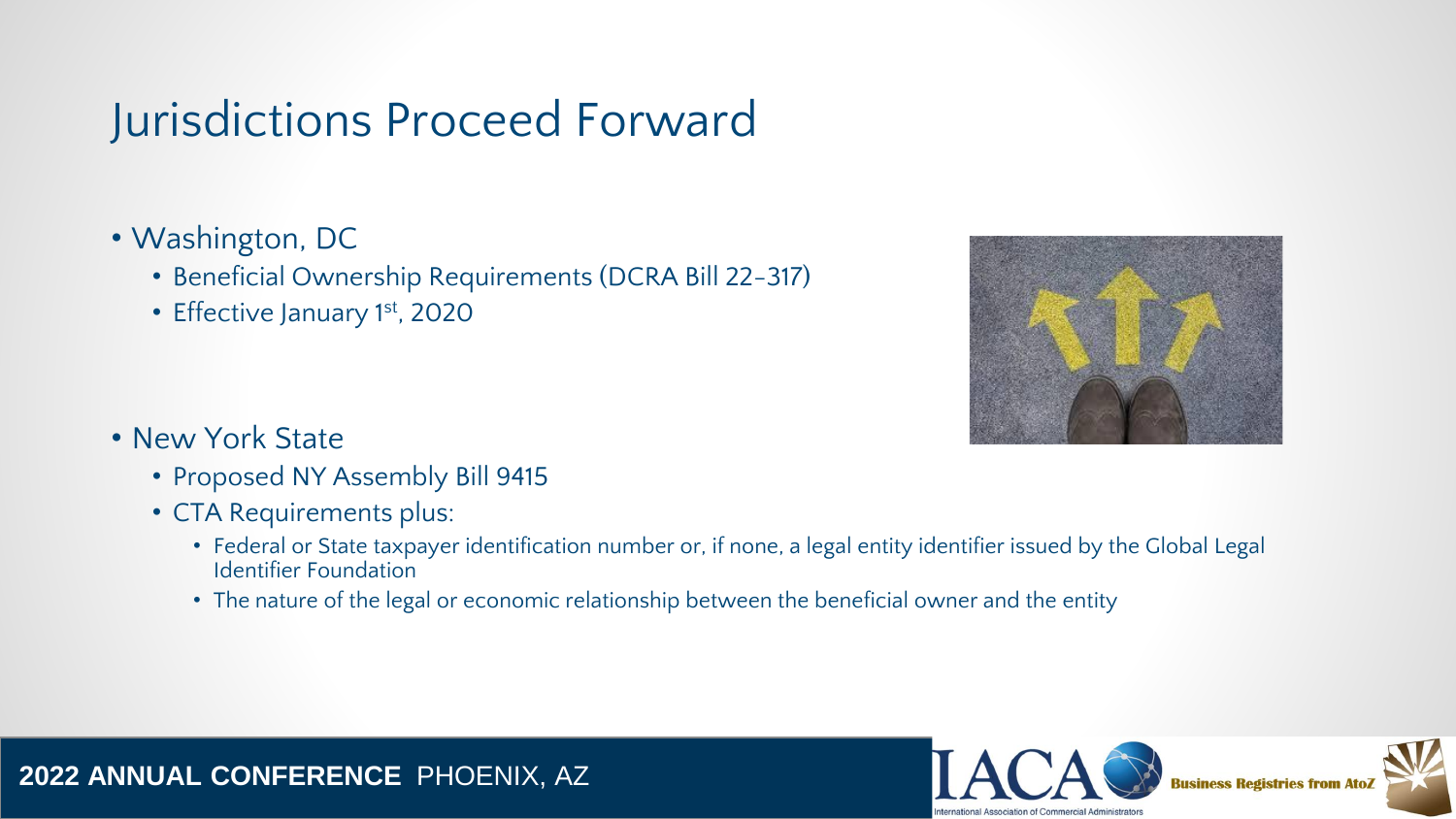## Moving Forward Together

- FinCEN Responses and Discussions
	- IACA Group
	- Individual Jurisdiction
- Education and Seminars
	- Proactive
	- Are you ready??

- System Readiness
	- Security, Security, Security



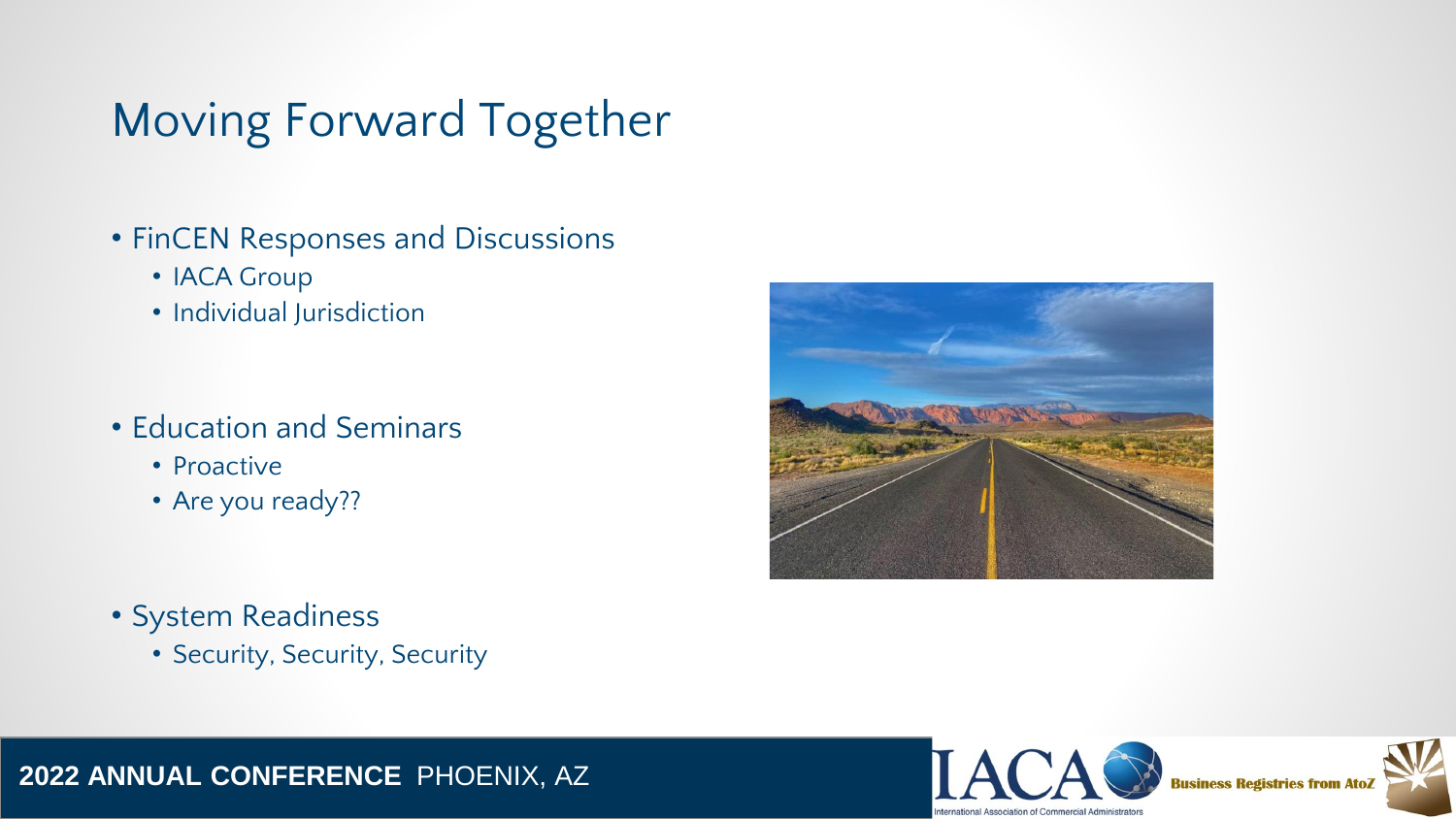# Registered Agent and System Vendor Duties and Considerations



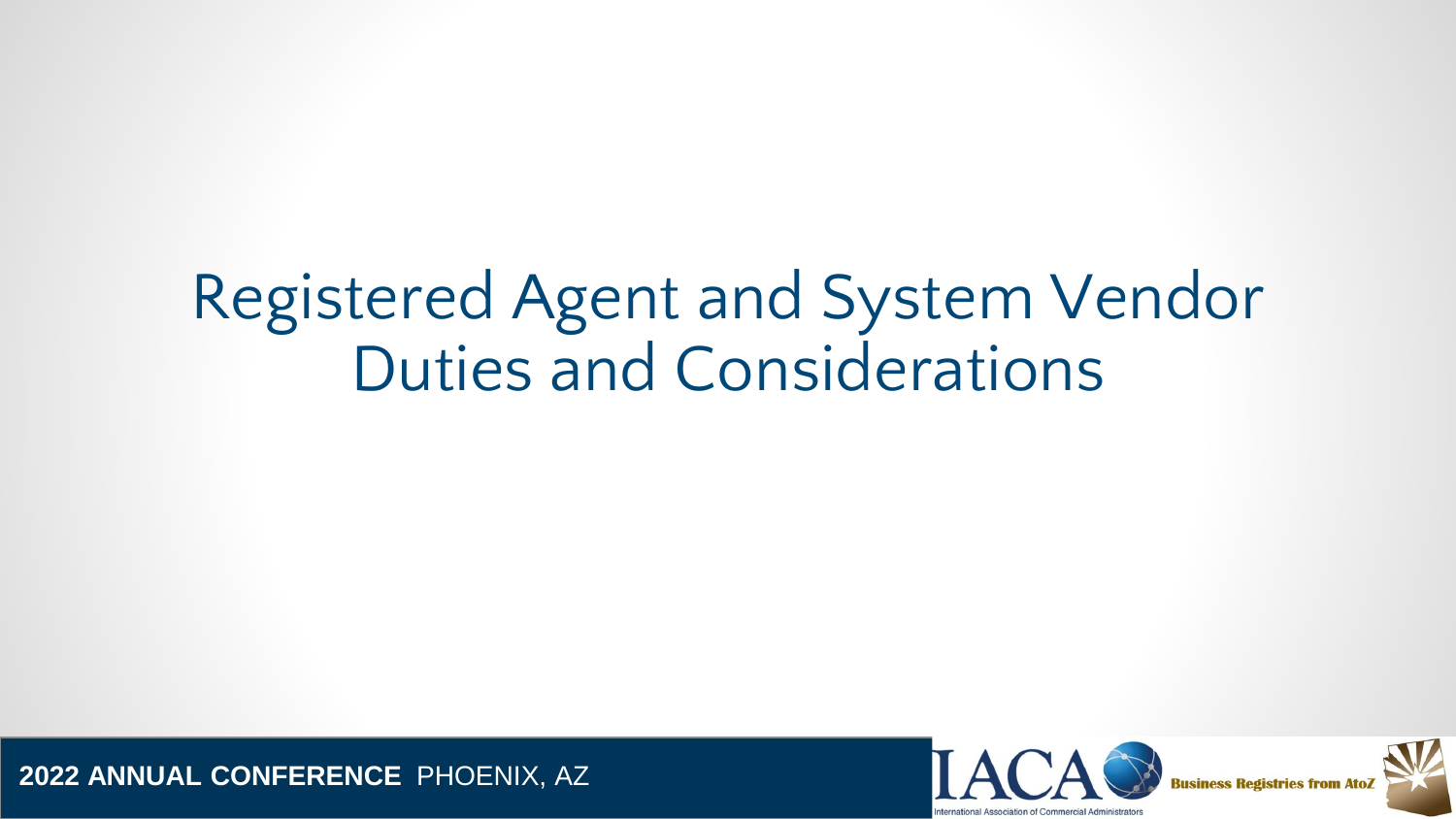## What About the Registered Agents?

- Registered Agents should continue to discuss and plan for best and worst-case scenarios
- Track how this will impact Agents, including:
	- Will we be considered Applicants?
	- Will we be required to report?
	- What does this truly mean for us/our clients?
	- Will we have to obtain or report additional data?
	- What part of the notification process do we own?
	- Will this impact other products we provide?
	- Will we need any internal system modifications?



• Stay involved individually but also with industry groups like NPRRA



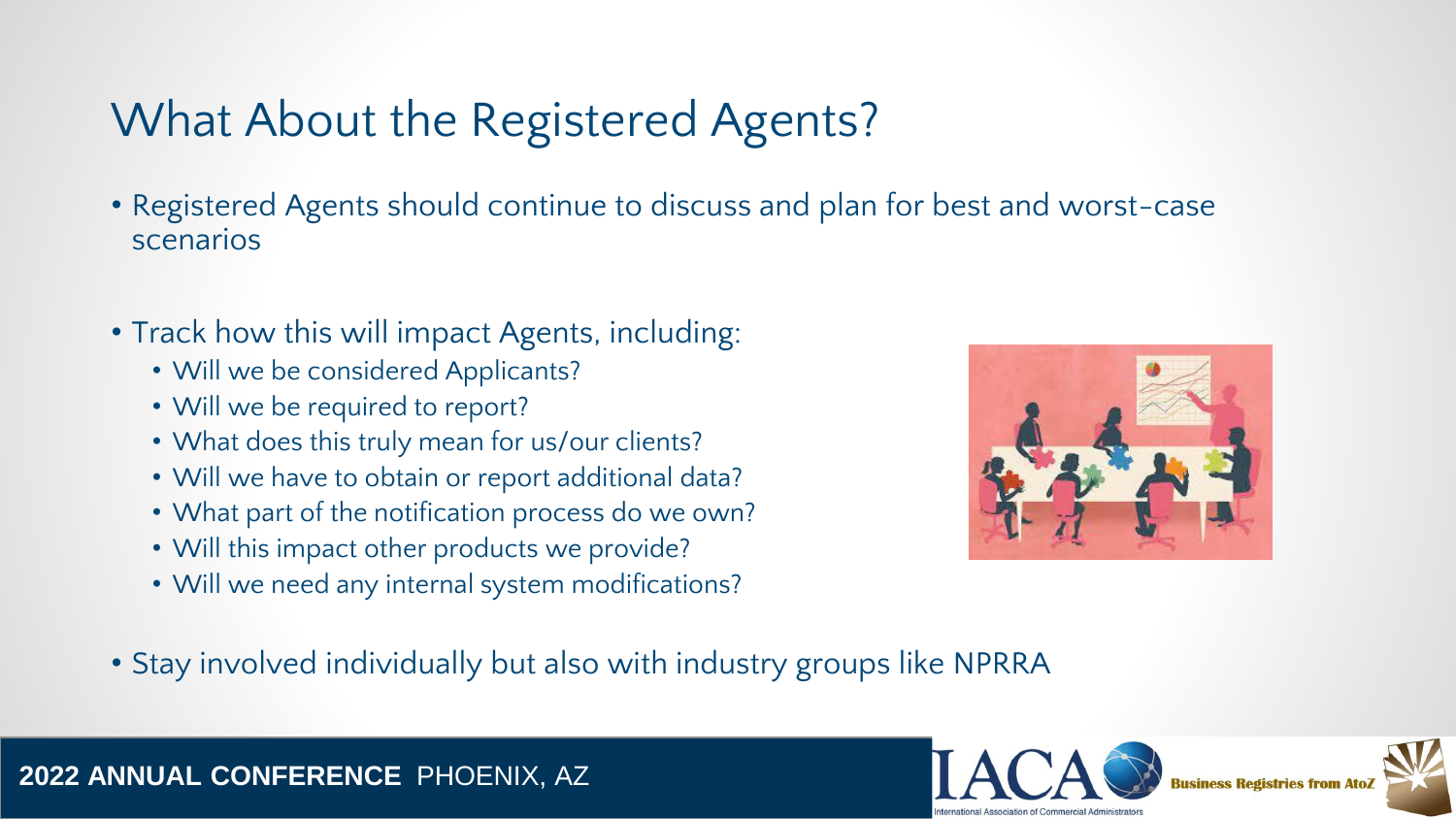### What About the System Vendors?

- Will any existing system modifications be required?
	- If so, when?
- Will modifications be required going forward?
	- If so, what?
- Are there ways the vendors can proactively assist the states any new requirements?



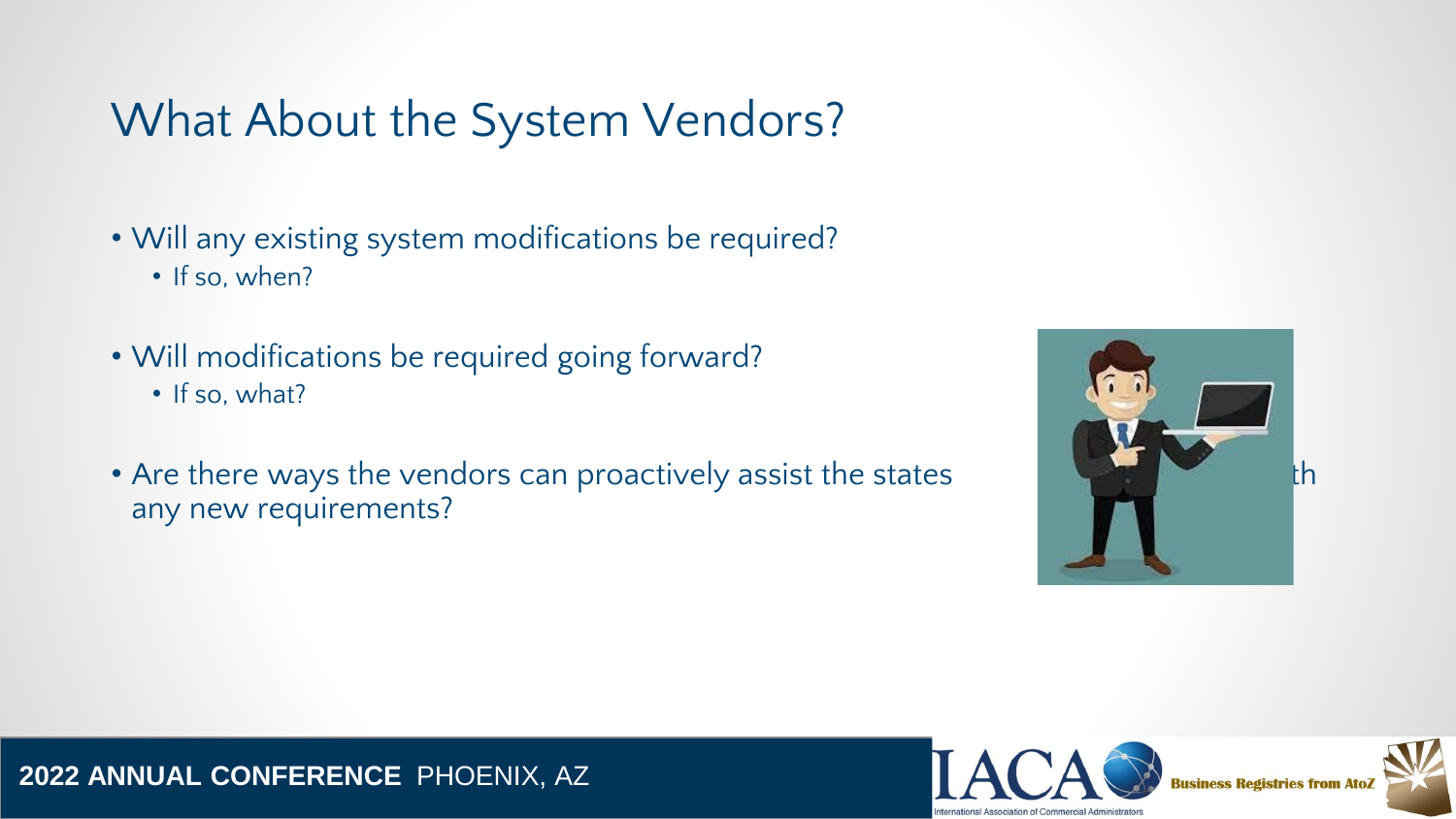# Open Discussion